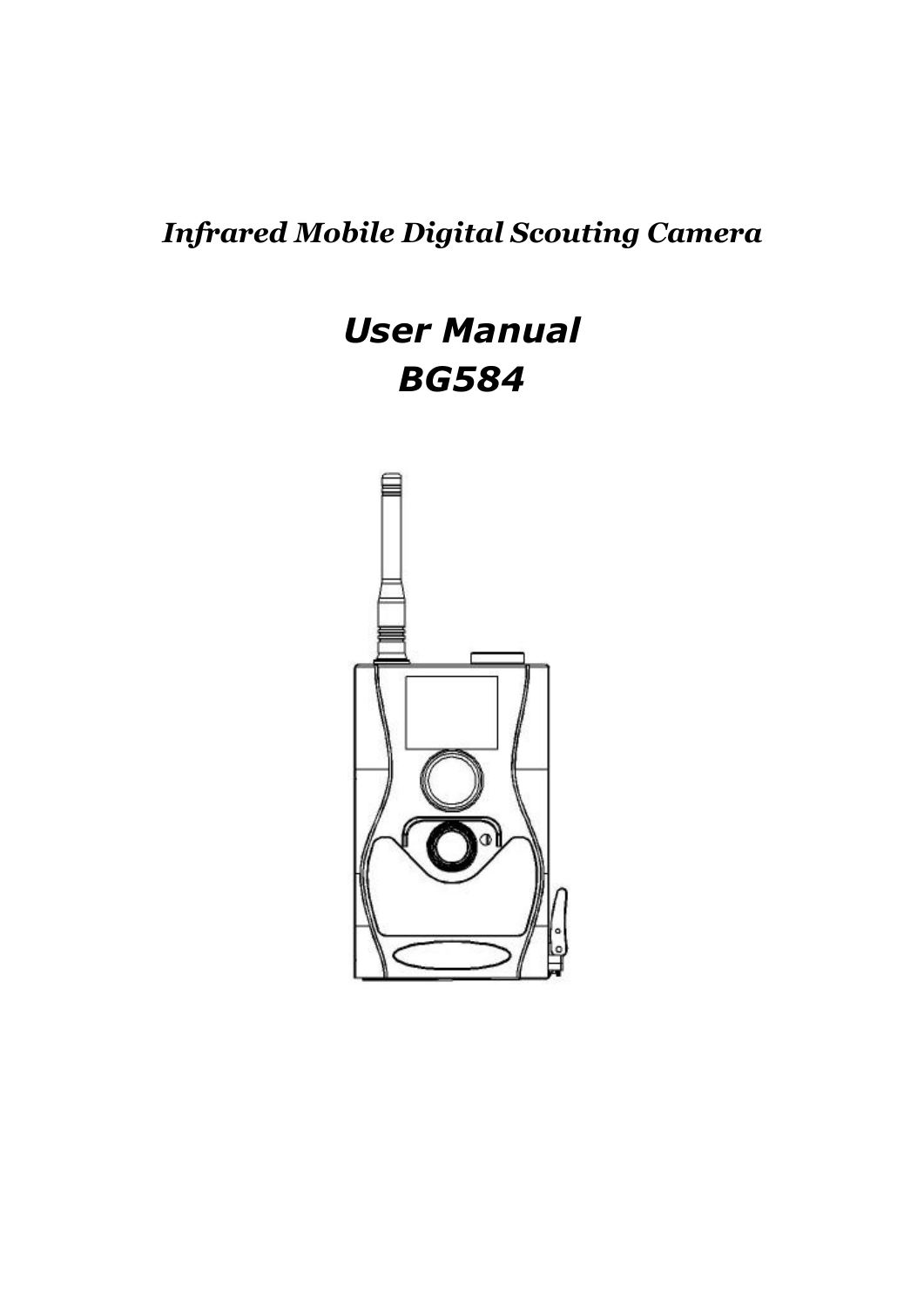## **Table of Content**

| 3.3 Camera Setup Software 11  |
|-------------------------------|
| 3.4 Cloud Service - Molnus 13 |
|                               |
|                               |
| 3.7 Camera Setup Options17    |
|                               |
|                               |
|                               |
|                               |
|                               |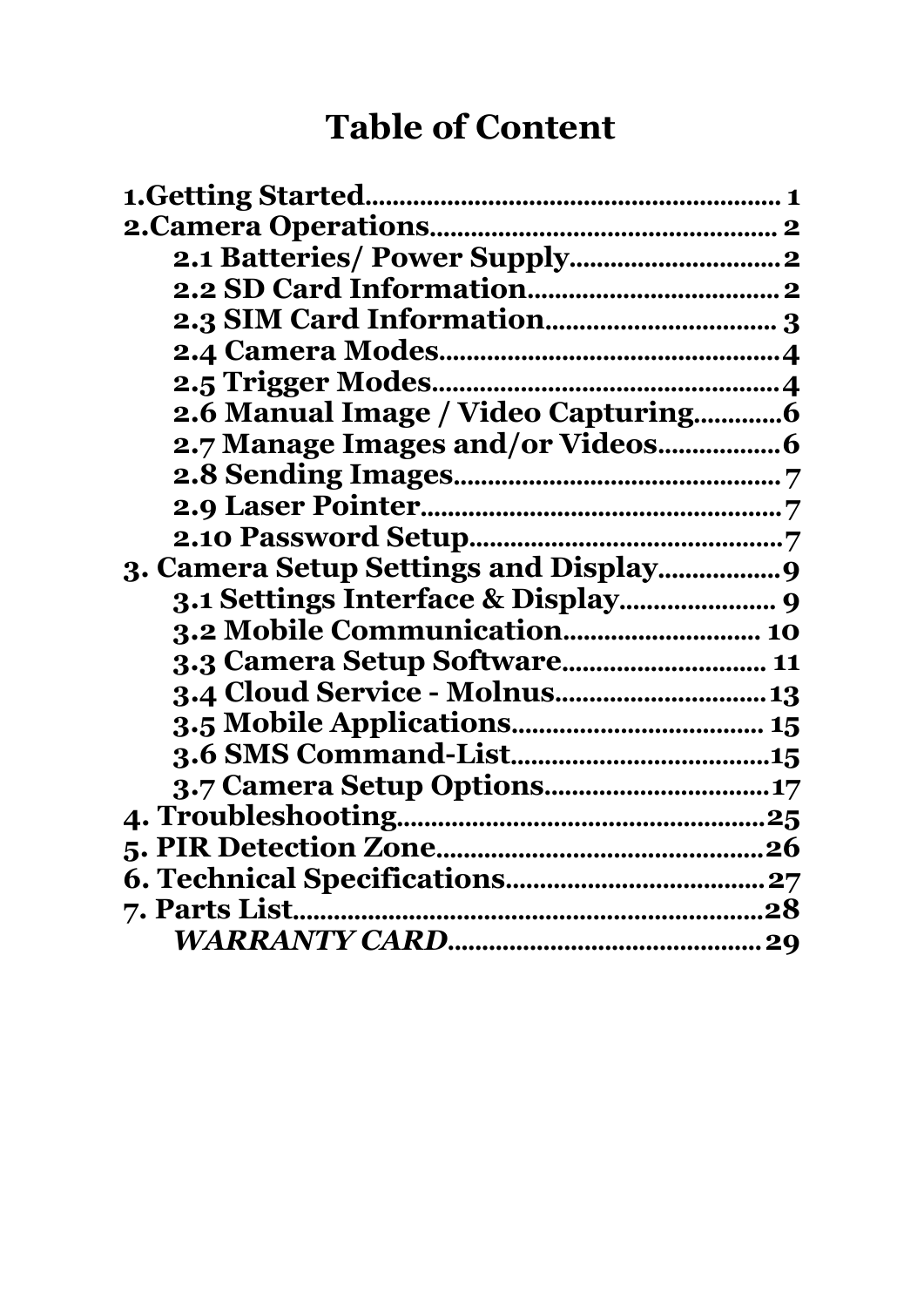# <span id="page-2-0"></span>**1.Getting Started**



BG584 is a digital infrared surveillance camera with 4G communication functionality. It has a high sensitive Passive Infrared (PIR) motion sensor which can be triggered by any human or animal movement. The camera takes color pictures and videos at daylight and uses built-in infrared LEDs to help to take clear black&white photos or videos at night.

There is a 1.44" color LCD display screen on the camera, and a laser pointer is used to help target the photo area of the camera.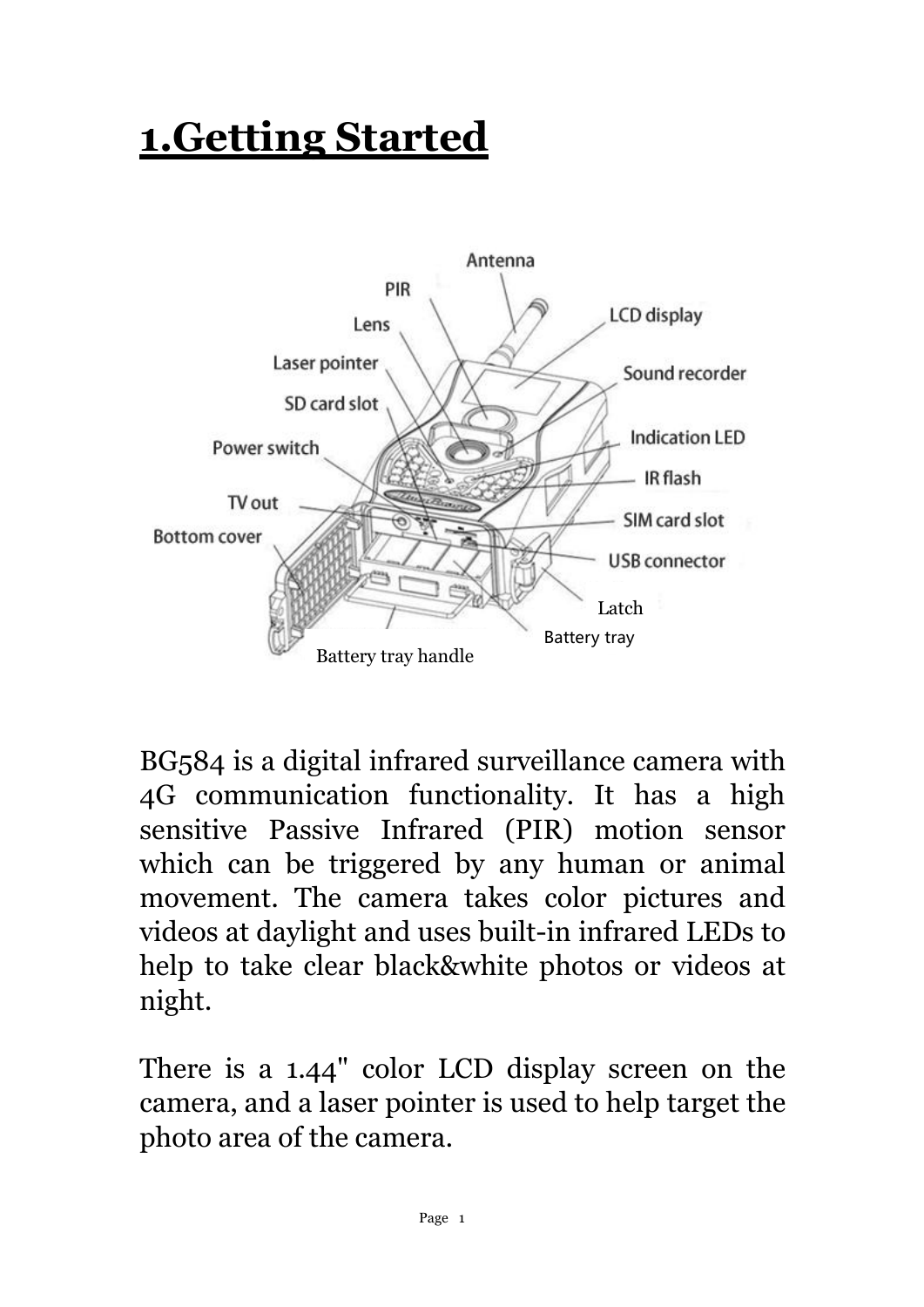# <span id="page-3-0"></span>**2.Camera Operations**

## <span id="page-3-1"></span>**2.1 Batteries/ Power Supply**

The camera uses four or eight AA batteries. High-density, high-performance alkaline, rechargeable alkaline, or NiMH batteries are recommended. When batteries are low, the indication LED will blink twice and thecamera will automatically turn off, all batteries must be 1.5V.

A DC 6-Volt, 2 Amp external power supply adapter can also be used to power the camera (not included).

### <span id="page-3-2"></span>**2.2 SD Card Information**

To take full advantage of the latest technologies, we recommend Class 10 SD cards or higher SD cards, which have fast transfer speeds and long durability for extensive shooting in the most extreme outdoor conditions. Secure Digital High Capacity (SDHC) PRO Cards work with SDHC compatible devices only. Please check your product is compatible with SDHC cards.

#### **● Insert the SD card into the camera before turning on the camera**

This camera supports up to a 32GB capacity SD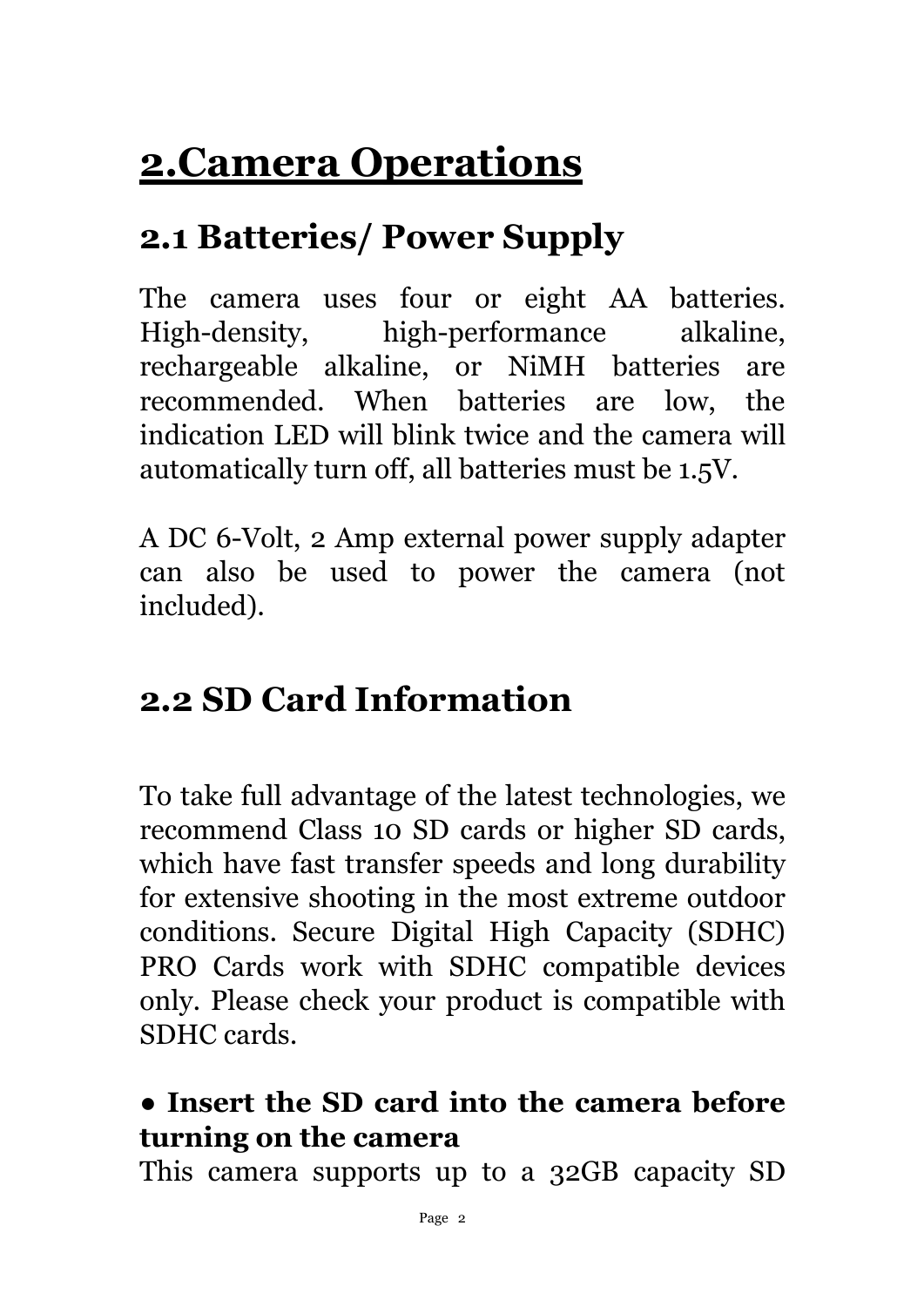card and has no built-in internal memory. The camera will not function without the SD card properly inserted into the camera.

#### **●Make sure the SD card is unlocked before inserting the SD card into the camera**

The camera will power off with a locked SD card inserted.

#### **●If you experience any problems with an inserted SD card**

Try reformatting the SD card by using the camera's main settings option.

### <span id="page-4-0"></span>**2.3 SIM Card Information**

#### **●Insert the SIM card into the camera before turning on the camera**

The camera SIM slot is sized for a standard SIM card. If you have a nano or micro size SIM card, please using a SIM card adapter (included with most of our cameras) will require to connect your camera to the cellular network.

Note: The camera will still function without a SIM card. The SIM card is only needed for wireless/cellular capabilities.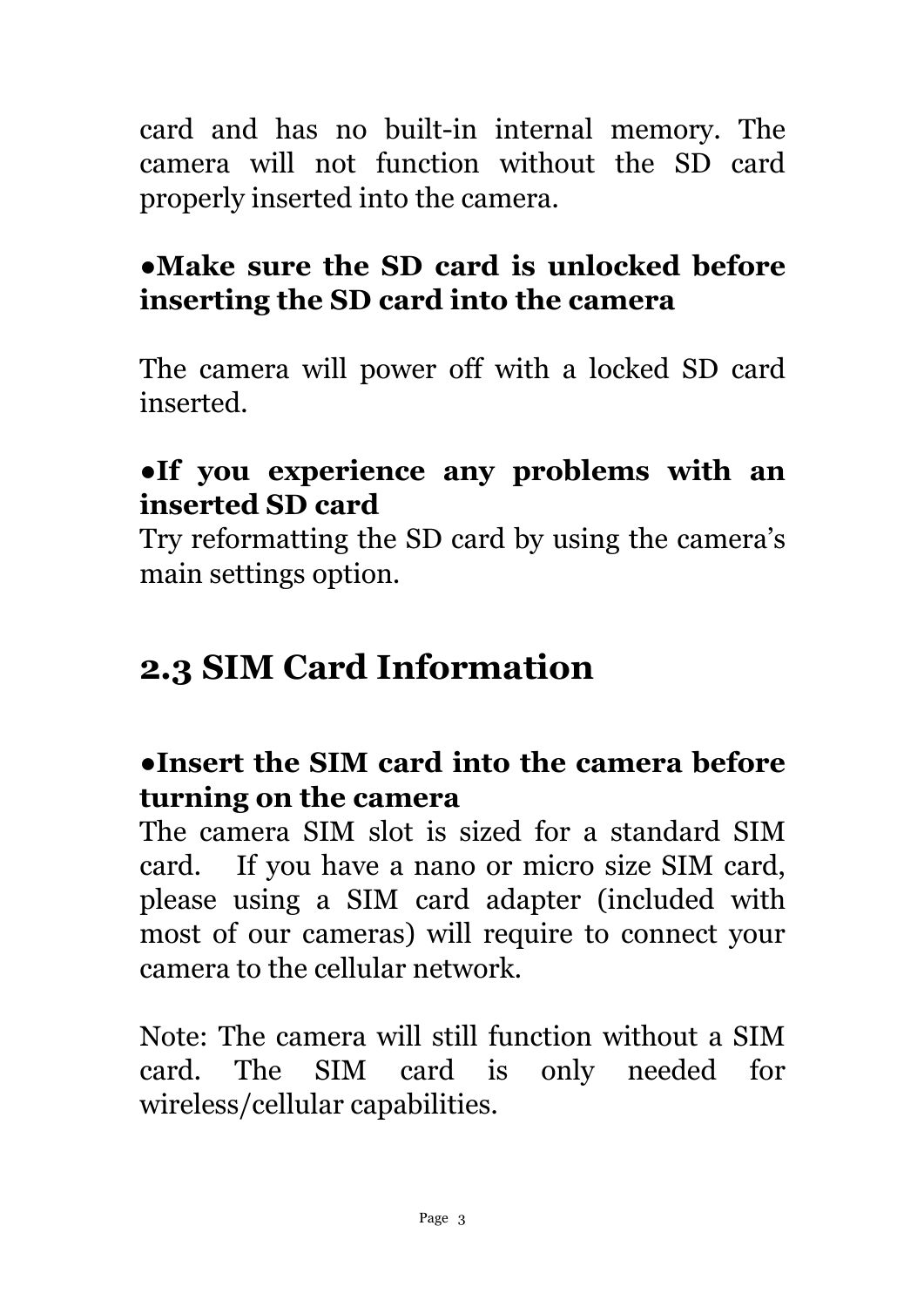### <span id="page-5-0"></span>**2.4 Camera Modes**

The different modes accessed by sliding the power switch to the different modes marked on the camera.

#### **●OFF Mode**

Turn off the camera. The camera will slightly turn to the OFF mode. We recommend removing all the batteries if you do not use the camera for a long time.

#### **●SETUP Mode [TEST Mode]**

Customize the camera settings, or playback pictures and videos the camera has taken on the LCD display.

#### **●ON Mode [Hunting Mode]**

The camera will take pictures or video when motion is detected and/or at specific time intervals, according to the programmed settings. After switching the camera to the ON mode, the motion indicator LED (red) will blink for around 10 seconds and turn off. This preset time allows you to adjust the camera mode if it's needed before the camera becomes active.

## <span id="page-5-1"></span>**2.5 Trigger Modes**

There are 3 different trigger modes for the camera: PIR Trigger/Sensitivity, Time Lapse, and a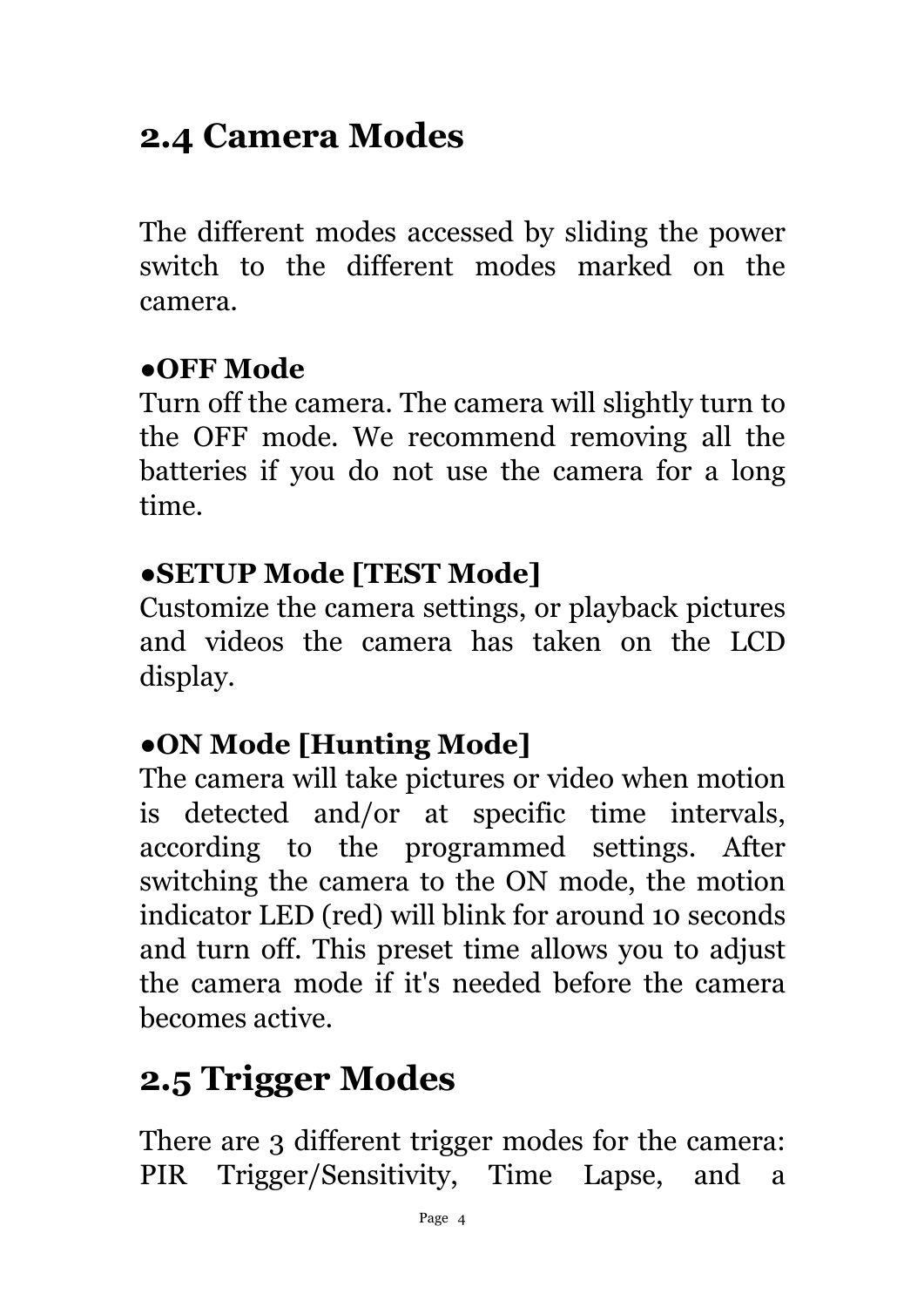combined PIR/Time Lapse mode. These modes are activated by three different menu options (PIR Trigger/Sensitivity, PIR Interval, and Time Lapse).

**PIR Trigger/Sensitivity:** The camera will activate when motion is detected. If the PIR Trigger/Sensitivity option is set to OFF, the camera will not respond to any movement within the camera's range.

**Time Lapse:** The camera will activate at the set time interval regardless of motion detection. If the Time Lapse option set to OFF, this trigger function will disable.

**Combined PIR/Time Lapse:** For the combination of both PIR and Lapse triggering, the following settings must set correctly:

- PIR Trigger/Sensitivity must **NOT** set to OFF
- The Time Lapse interval must set to a non-zero value.

The camera will capture pictures or video when motion is detected and at the pre-set time, regardless of motion detection.

#### **Additional PIR settings to note:**

#### **PIR Interval**

This setting indicates how long the PIR sensor will be disabled after each camera triggering. During this interval time, the camera will not react to any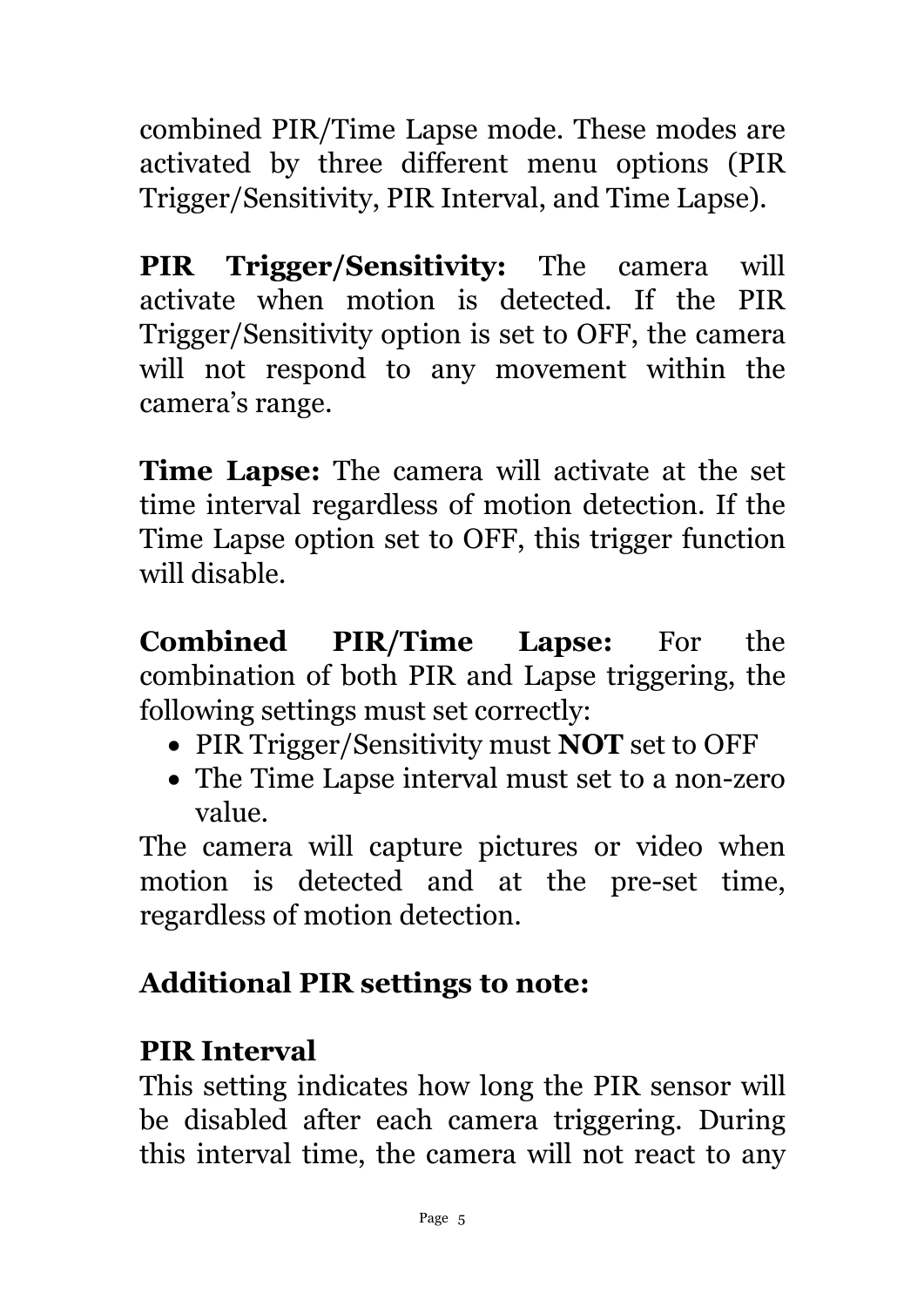detected motion or activate at the scheduled Time Lapse interval.

Further detailed information about the trigger modes can be found in section 3.2 of the manual.

## <span id="page-7-0"></span>**2.6 Manual Image / Video Capturing**

Place the camera in ON mode and press► on the remote to manually capture photos or record videos. Press ► again to stop capturing video.

### <span id="page-7-1"></span>**2.7 Manage Images and/or Videos**

Place the camera in TEST/SETUP Mode and press **OK** on the remote to view images or videos. The latest image or video will show on the LCD screen.

#### **To view:**

Press  $\triangle$  or  $\blacktriangledown$  to view the previous or next image or video. (video cannot be playing on camera)

#### **To delete:**

Press **OK** on the remote in Test/Setup Mode to access the pictures and videos. Press the **MENU** key to enter into Playback mode. Press the ▲ or ▼ keys to find the Delete option. Press OK when the Del-One option is selected. Press **OK** again to confirm you want to delete the picture or video.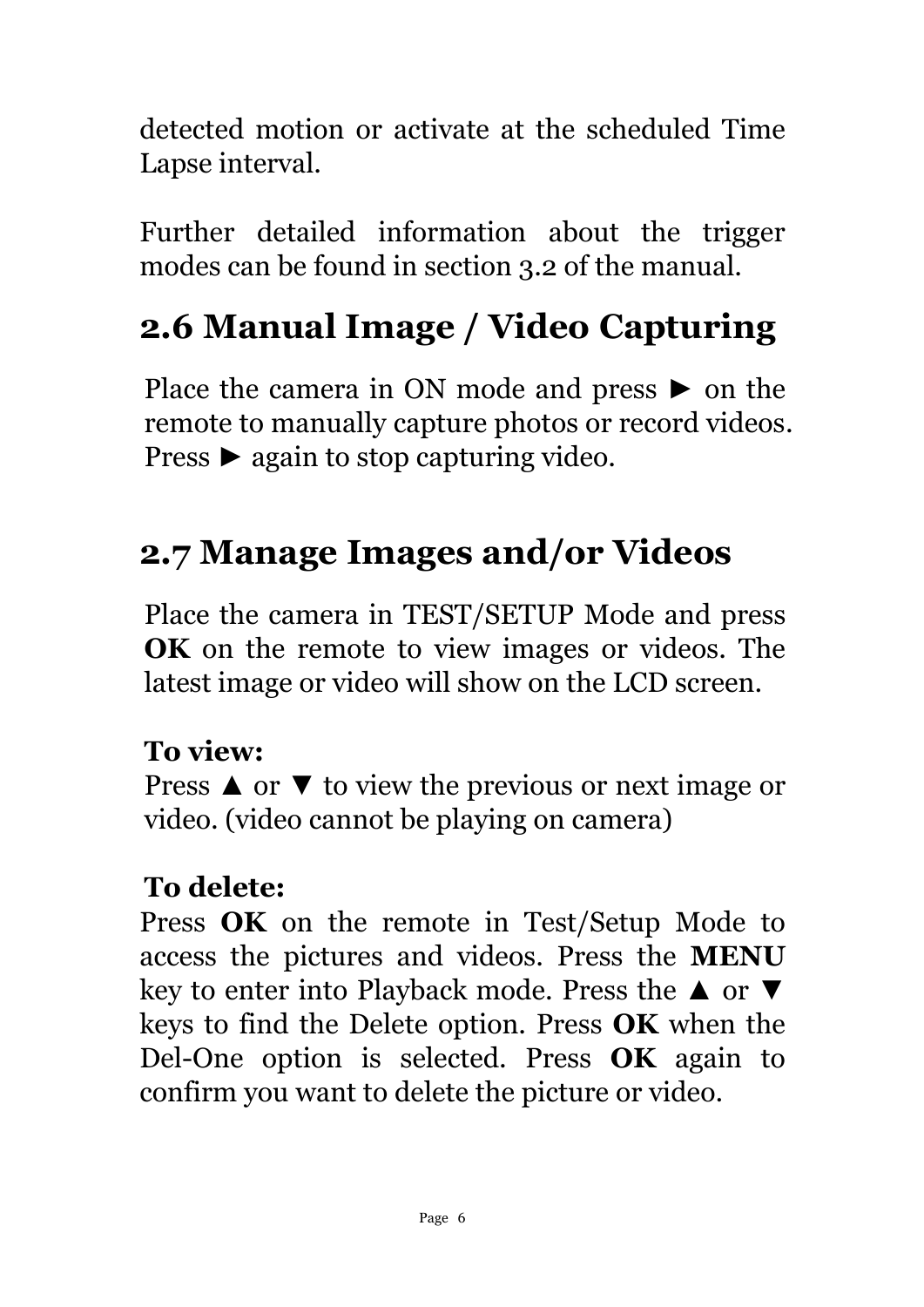## <span id="page-8-0"></span>**2.8 Sending Images**

Images can be sent directly to your wireless device or email, based on the Send Mode settings. Email and wireless device information need to be set up while the camera is in TEST/SETUP Mode in the Menu options. Images can only be sent when a correctly setup SIM card is recognized, installed and the wireless signal strength is adequate.

Send Mode settings will dictate how often you want pictures sent to you, and the options "Daily Report" and "Instant" will only be active when the camera is in the ON mode.

### <span id="page-8-1"></span>**2.9 Laser Pointer**

The laser light pointer beam can be activated to assist in the camera's positioning by pressing  $*$  on the remote control.

#### **NOTE:**

Do not point the laser at people. There is a danger of physical harm if shined into the eyes.

## <span id="page-8-2"></span>**2.10 Password Setup**

For encryption settings, enter your four-digit pre-set password to enter the camera. This function helps protect your privacy.

#### **This function is off by default. To use this**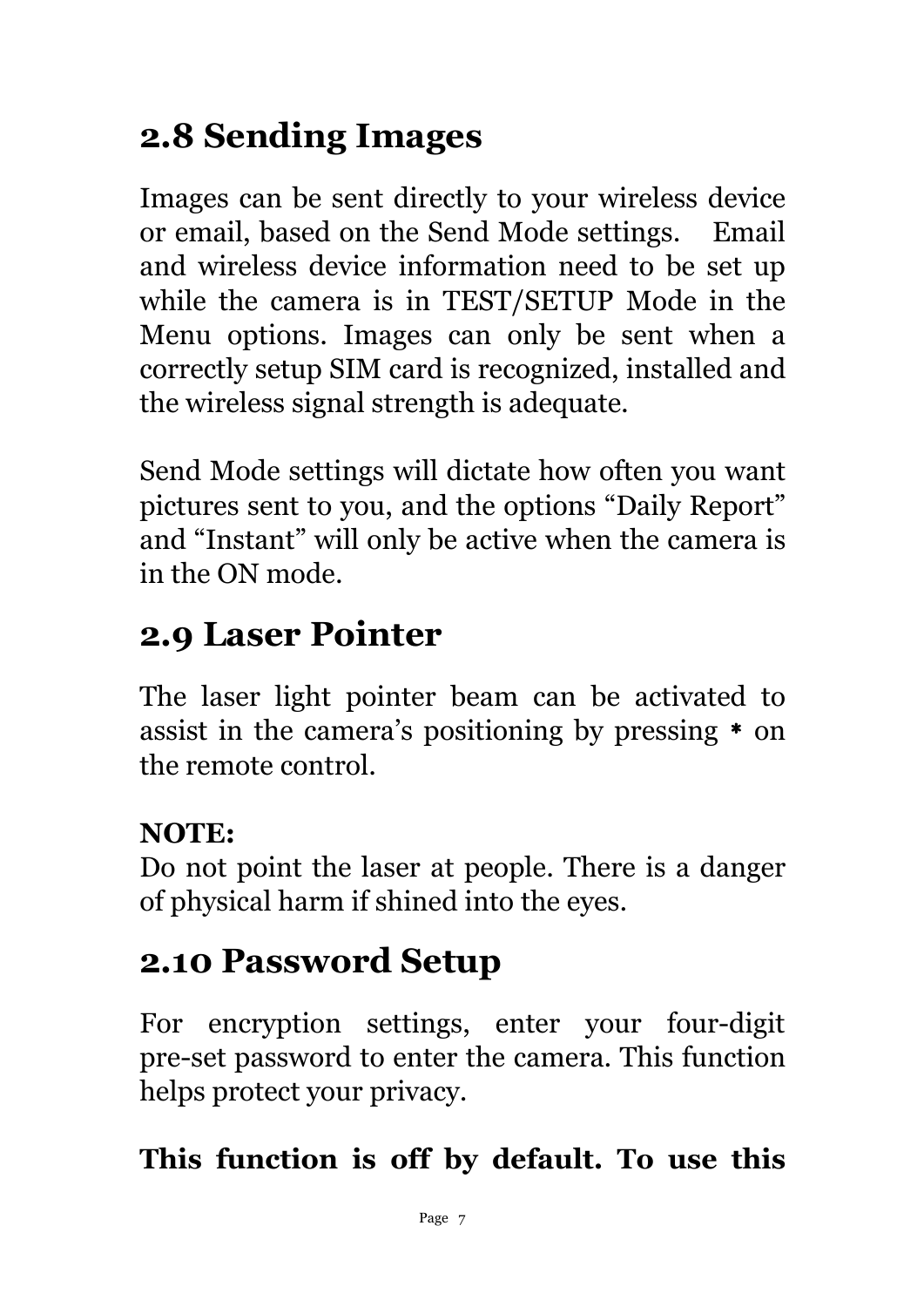#### **function:**

**2.10.1** Press  $\triangle/\blacktriangledown$  to adjust the number from 0∼9, and  $\blacktriangleleft/\blacktriangleright$  to change the password.

**2.10.2** The same password must be entered twice in order to take effect.

**2.10.3** After the password is set up, you will be required to enter the same password on the next boot to enter the camera.

#### **If you forgot your password, please contact us for assistance**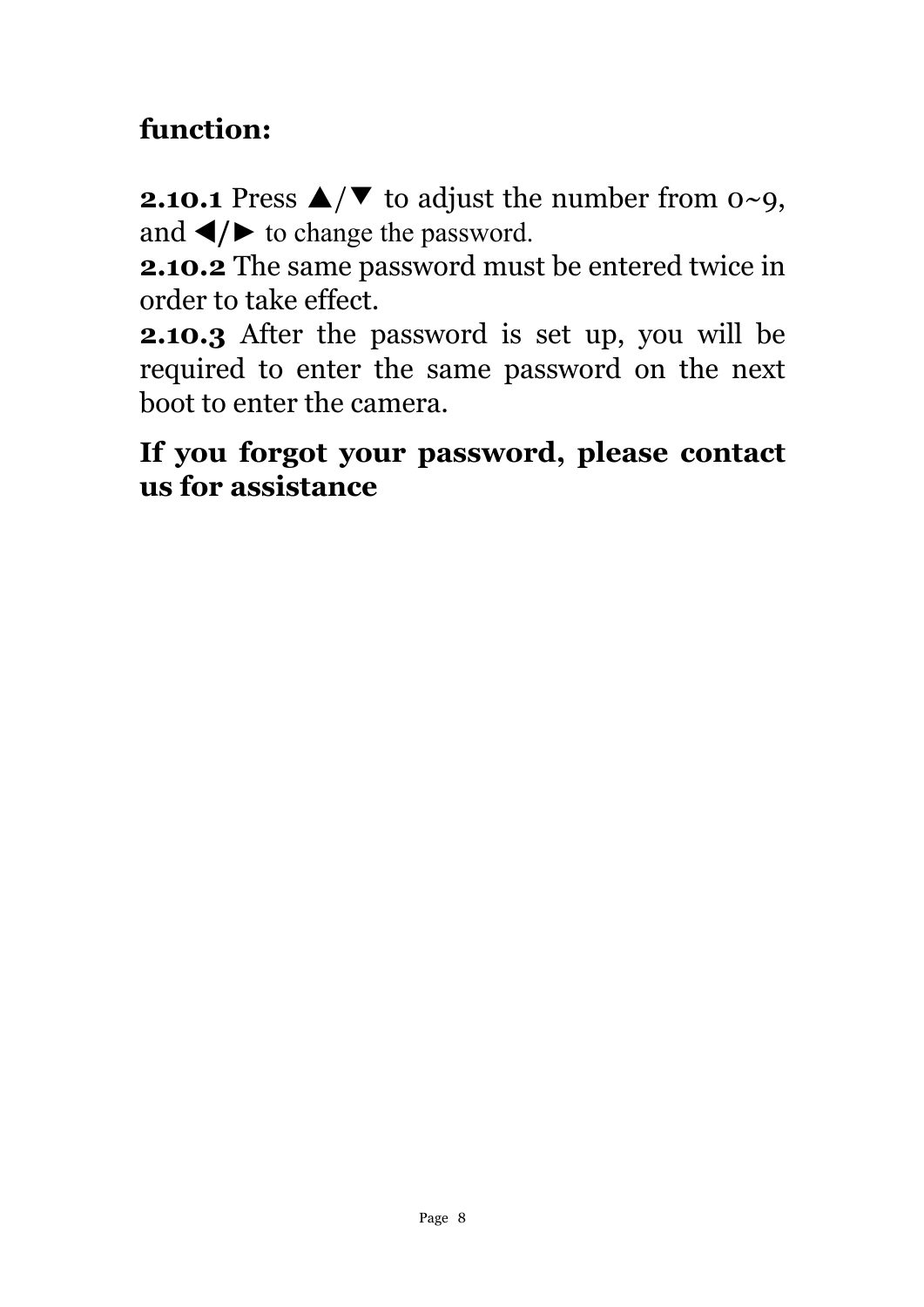# <span id="page-10-0"></span>**3. Camera Setup Settings and Display**

The remote control is required for the initial setup and changing any camera settings. When powering on the camera, please allow 10-20 seconds for the camera to recognize the remote. An icon on the LCD screen will appear once the camera has recognized the remote. The maximum detectable range for the remote is 30 feet. The remote will not work correctly without the antenna attached to the camera.

## <span id="page-10-1"></span>**3.1 Settings Interface & Display**

To update the camera settings, slide the power switch to the TEST/SETUP position.



When the camera is in TEST/SETUP Mode, the screen will activate and display the following: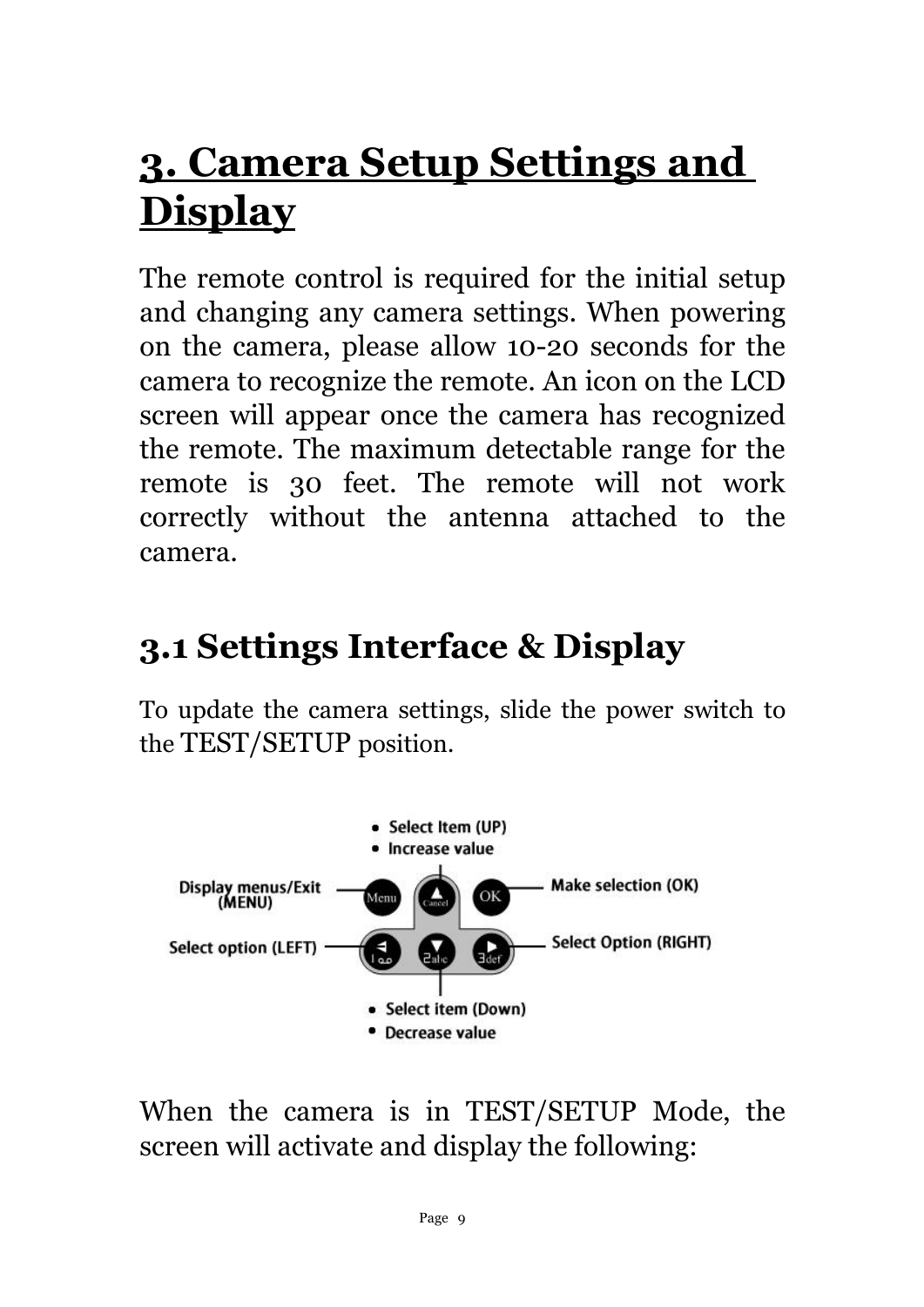

## <span id="page-11-0"></span>**3.2 Mobile Communication**

The camera can receive and respond to commands sent via SMS, MMS, GRPS, Molnus, and the Apple or Android application, as long as the camera is correctly connecting to a wireless carrier.

Supported Wireless Carrier Bands:

- **GSM: B3/B8**
- **WCDMA: B1/B8**
- **LTE FDD:B1/B3/B7/B8/B20/B28A**

To enable the SMS functionality, use the mobile application, by completing the following steps:

- Place the camera in Test/Setup Mode and go into the menu Setup options
- Set SMS control to ON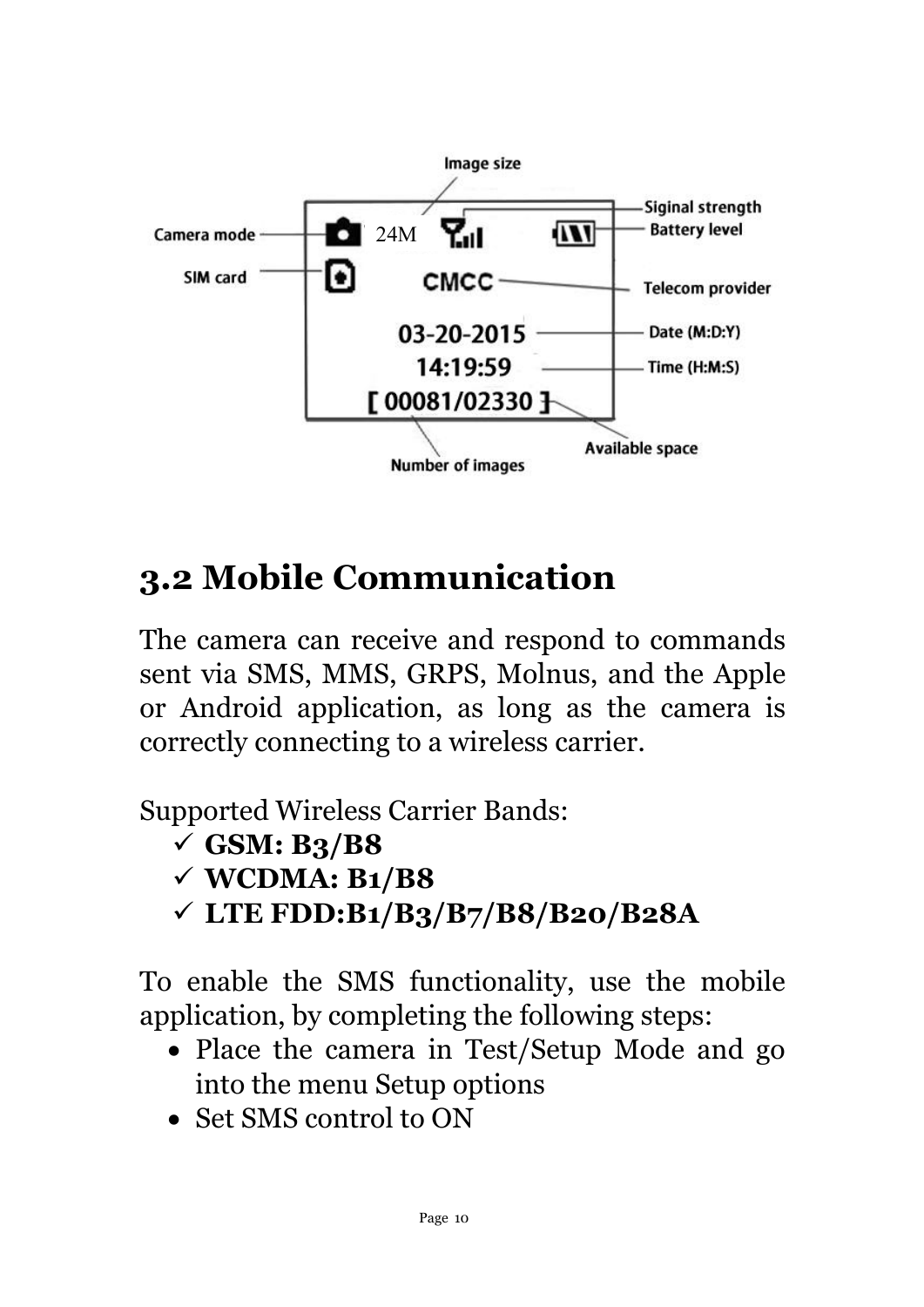For MMS/GPRS/Molnus functionality, the following menu Setup options will need to be set:

''Send to'' Camera Options

 MMS network settings (varies depending on carrier)

 GPRS network settings (varies depending on carrier)

 $\triangleright$  Molnus (varies depending on carrier)

The settings for these options vary between service providers. You will need to contact your SIM service provider for specifics on these settings.

## <span id="page-12-0"></span>**3.3 Camera Setup Software**

For easier camera setup, download the camera setup application (BMC\_config.zip), follow the instructions from our website (bolymedia.com)

Select the camera you are going to use through the drop-down window.

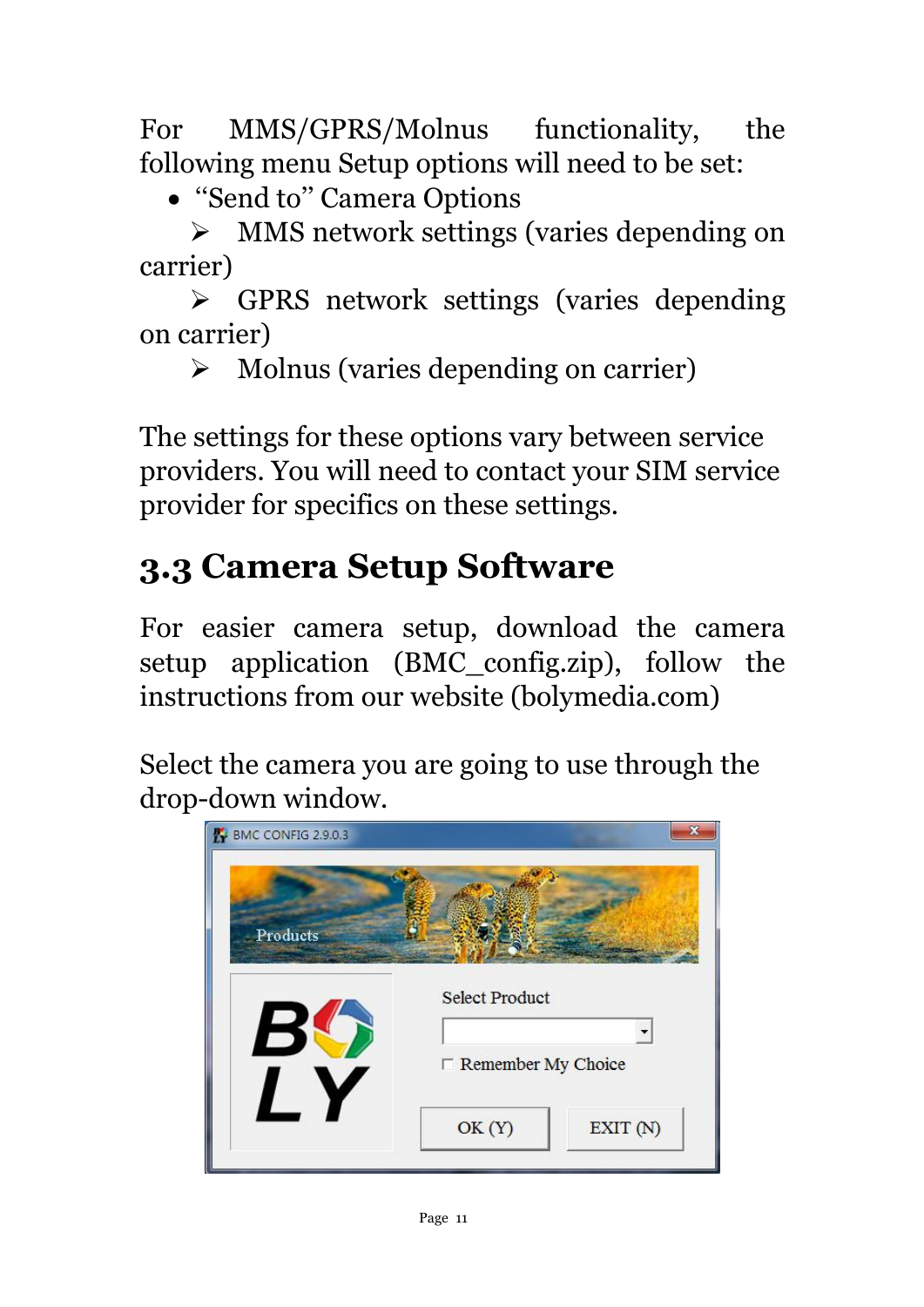| BIC CONFIG : For IG882K-8IHD                                                                |                                             |
|---------------------------------------------------------------------------------------------|---------------------------------------------|
| <b>Boly Media Communications Co., Ltd. (BMC)</b>                                            |                                             |
| WAP / Internet Setting                                                                      | Camera Setting                              |
| Select Operator<br><b>Select Country</b>                                                    | Click "Default Setting" button if you don't |
| <b>Australia</b><br>China-Mobile                                                            | know how to modify camera parameters !      |
| Austria<br>China Unicom<br>China-Unicom 3G<br>Canada<br>Chech<br>Others<br>China<br>v.      | Default Setting (D)<br>Step1<br>Step2       |
| Check WAP / Internet Parameters (L)                                                         | Change Setting (C                           |
|                                                                                             | <b>Customer Information Setting</b>         |
| AdminNumber 13800000000                                                                     | Receive Email 1 bolytest@bolyguard.com      |
| Phone Number 2:                                                                             | Receive Email 2:                            |
| Phone Number 3:                                                                             | Step3<br>Receive Email 3 :                  |
| Phone Number 4:                                                                             | Receive Email 4 :                           |
| Attention Please , The Data Above Will Be Saved In The Following File:<br>E:\GSM\MG882K.TXT | Sten∠                                       |
| SAVE $(Y)$                                                                                  | EXIT $(N)$                                  |

Step1: Select your country and carriers according to your SIM card.

Step2: To make any changes to settings, click "Change Setting". For first time users, we suggest you use default settings.

Step3: Input your receiving phone number in "administrator number" and receiving e-mail address in "Receive Email 1."

Step4: Save the txt file in the root directory of the GSM folder of your SD card after all settings are changed, the file will automatically disappear once the camera is turned on.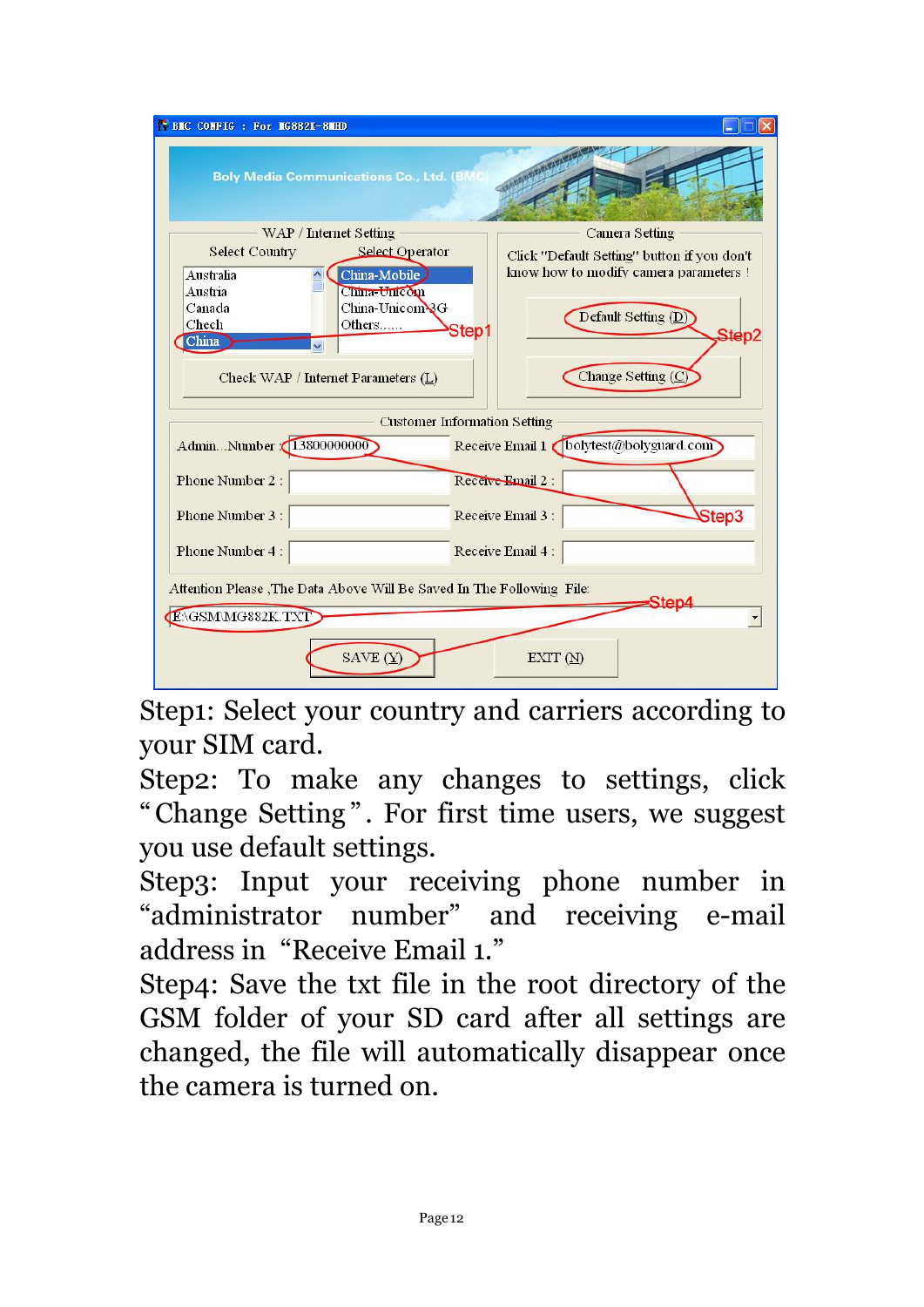## <span id="page-14-0"></span>**3.4 Cloud Service - Molnus**

Molnus is a cloud service that allows users to access to transfer and store images taken through the cameras with the use of compatible devices or a computer.

To get started, you need to supply the camera with batteries and a SIM-card that has internet access.

You also need to have the phone number and the APN name to the SIM-card you will use for the camera.

**The APN name** is provided by the operator of the SIM card. Each operator has its own APN name. If not present in any documents sent along with the SIM-card, then please check the operator ' s homepage for APN settings.

**IMEI, Control Code** can be found on your camera. You will need a SIM-card that has internet access. Start the camera in SETUP mode, look for the operator's name in camera display, then check the Version.

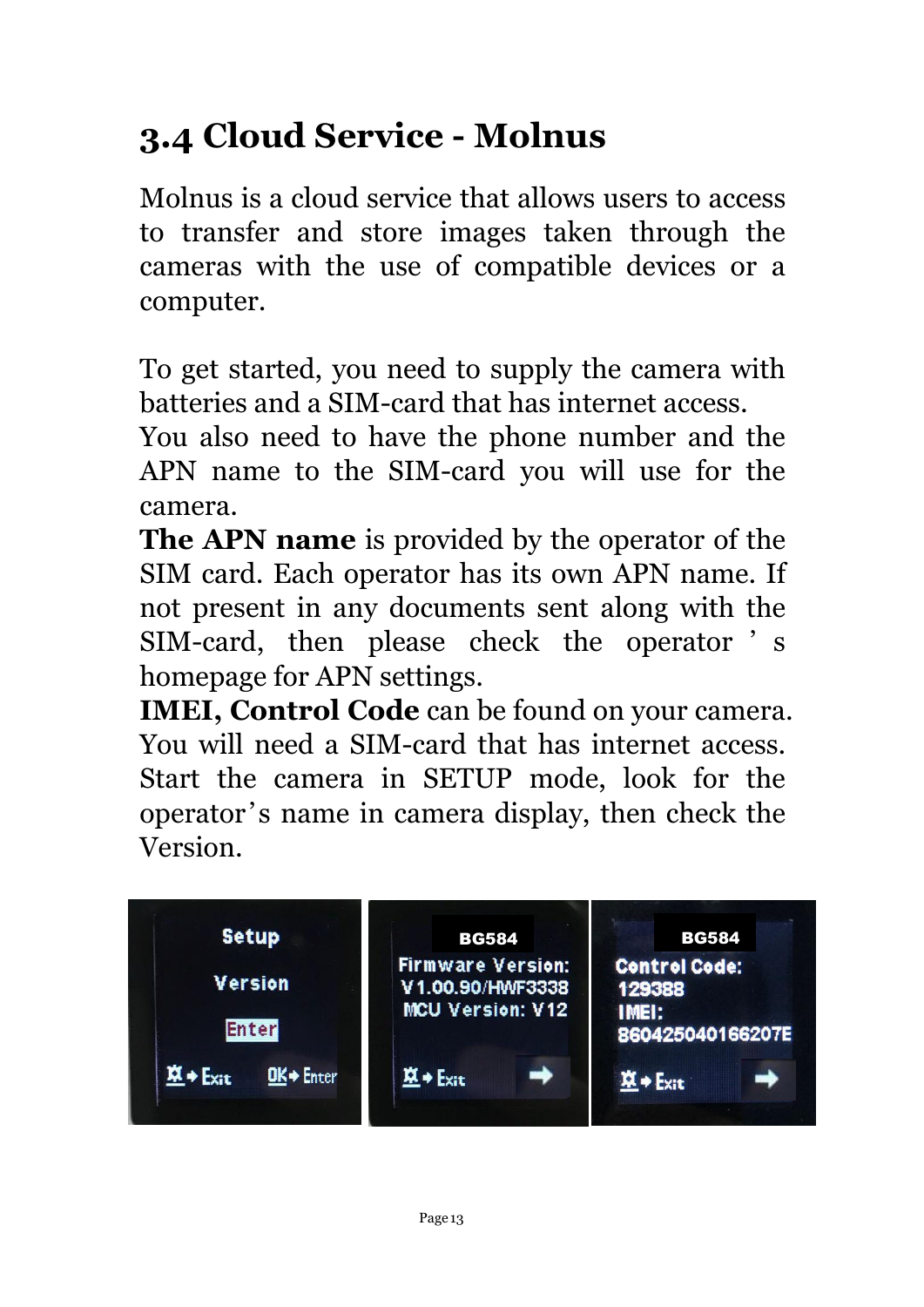**Step1** Register your Molnus account. (In Molnus) **Step2** Log in to your Molnus account and go to the My Cameras page. (In Molnus)

**Step3** Slide the functions switch to SETUP position on your camera, and make sure Send mode is "Molnus". (On camera)



**Step4** Press the Register camera button to register your camera. (In Molnus)

**Step5** Slide the functions switch to ON position on your camera. Quickly place the device with the camera facing an area with no movement, for example against the wall. (On camera)

**Step6** Press the Register button in Molnus and wait for about 5 minutes. (In Molnus)

The registration should now be done, and the camera should now be able to upload images to Molnus.

Test the function by making a movement in front of the camera. Within a few seconds to a minute, the images will show up in the gallery in Molnus.

If you would like to use Molnus on your smartphone,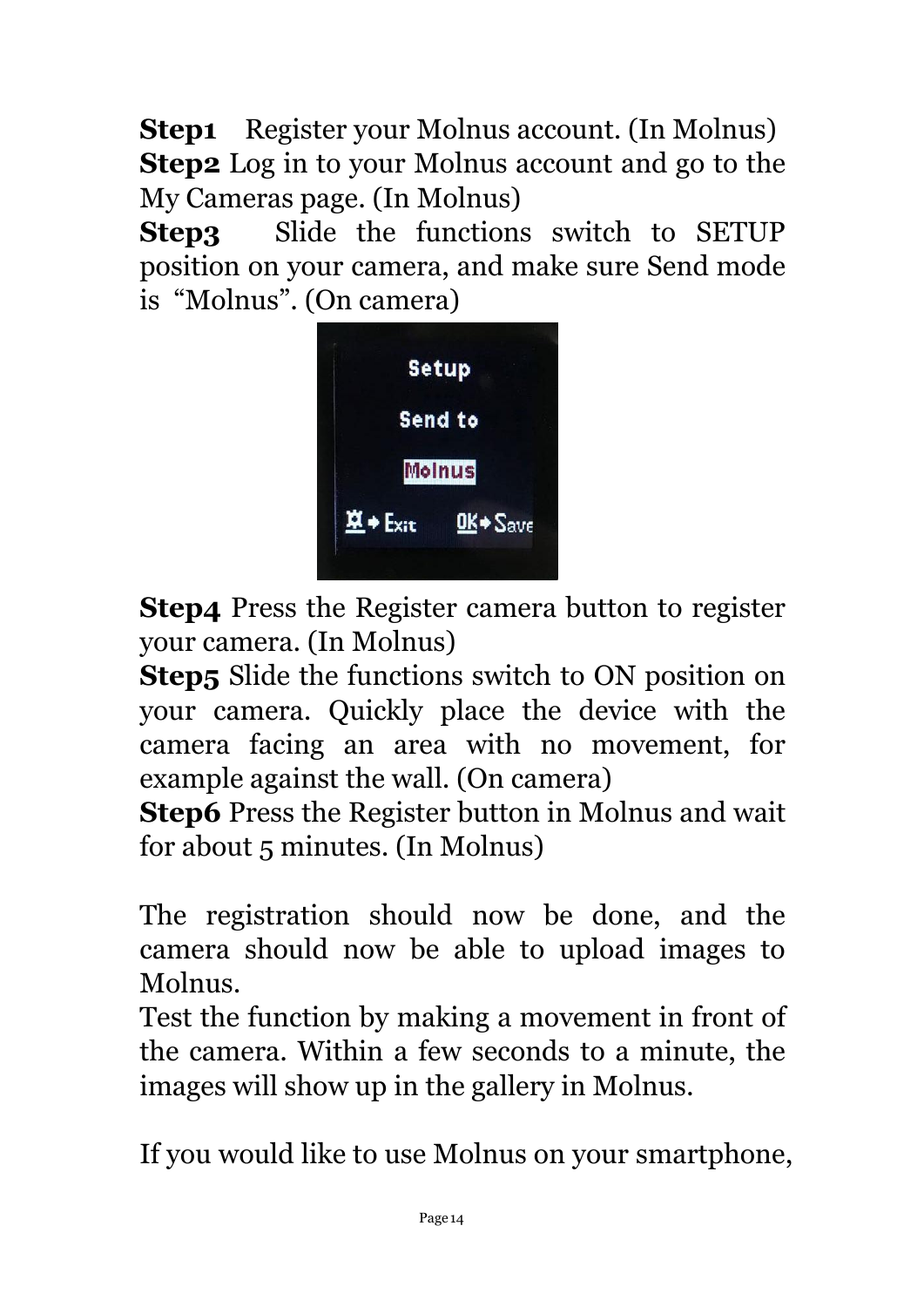please download theapp on Google Play or Apple's App Store. For more details please refer to the website:<https://www.molnus.com/>

## <span id="page-16-0"></span>**3.5 Mobile Applications**

When the camera is switched to the ON mode, you can change  $\frac{1}{\frac{Gamma}{\text{Common}}}}$  is the solution some of the basic camera  $\overline{\mathcal{O}}$  Photograph settings through the mobile  $\|\cdot\|$ application.

The mobile application is  $\blacksquare$ currently supported by Android and Apple devices. Charges or fees may be incurred by your cellular provider when sending text messages to the camera.



#### **Android**

You can download the

application directly from our website: [\(http://www.bolymedia.com/index/Support\)](http://www.bolymedia.com/index/Support)

#### **Apple**

Search "BGTools" in the official Apple Apps store.

## <span id="page-16-1"></span>**3.6 SMS Command-List**

We can change camera parameters or get some photos via SMS.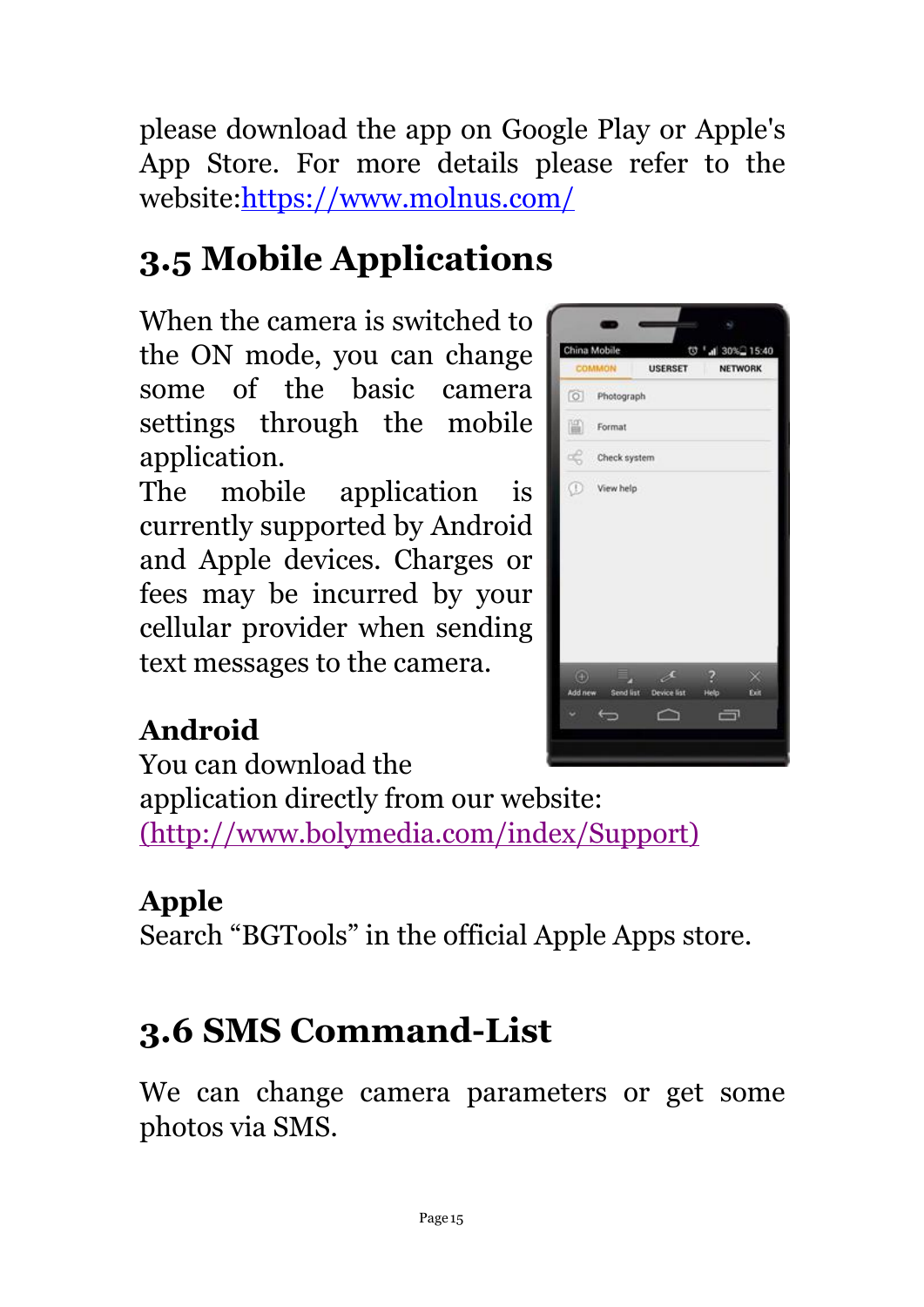| No.            | <b>Function</b>      | <b>SMS Command</b>                      |
|----------------|----------------------|-----------------------------------------|
| 1              | <b>Set MMS</b>       | $\#m\#$ http://mmsc.cingular.com#66     |
|                | Parameters           | <u>.209.11.32#8080#wap.cingular#</u>    |
|                |                      | <u>account#password#</u>                |
|                |                      | (The example parameters are for         |
|                |                      | AT&T carriers)                          |
| $\overline{2}$ | <b>Set GPRS</b>      | <u> #s#bmctest123@163.com#bmc123</u>    |
|                | Parameters           | <u> #25#cmnet#smtp.163.com#accoun</u>   |
|                |                      | <u>t#password#</u>                      |
|                |                      | (The example parameters are for a       |
|                |                      | $163$ email)                            |
| 3              | <b>Set Normal</b>    | #n#13800138001#13800138002#             |
|                | Phone<br>User's      | 13800138003#                            |
| $\overline{4}$ | <b>Set Receive</b>   | $\#r\#bmc1@sina.com\#bmc2@sina.c$       |
|                | <b>Email Address</b> | om#bmcg@bmcg@sina.com#                  |
| $\overline{5}$ | Get On Spot          | #t# (Send MMS to phone)                 |
|                | Photo                | #t#e# (Send a picture to Email by       |
|                |                      | GPRS)                                   |
| 6              | <b>Check Camera</b>  | #L#                                     |
|                | <b>Settings</b>      |                                         |
| 7              | <b>Edit Work</b>     | $\#e\#cp\#s5\#fh\#b1\#v60\#t\#l10m\#pn$ |
|                | Parameters           | #i5s#Hono8:30-20:30                     |
|                |                      | (cp: camera mode, s5:photo size,        |
|                |                      | fh: video size, b1:photo burst, V60:    |
|                |                      | video length, t: set clock, liom:       |
|                |                      | time lapse, pn: pir trigger, i5s: PIR   |
|                |                      | interval, mp: send to, Hon: work        |
|                |                      | hour)                                   |
| 8              | <b>Format SD</b>     | # $F#$                                  |
|                | Card                 |                                         |
| 9              | Help                 | #H#                                     |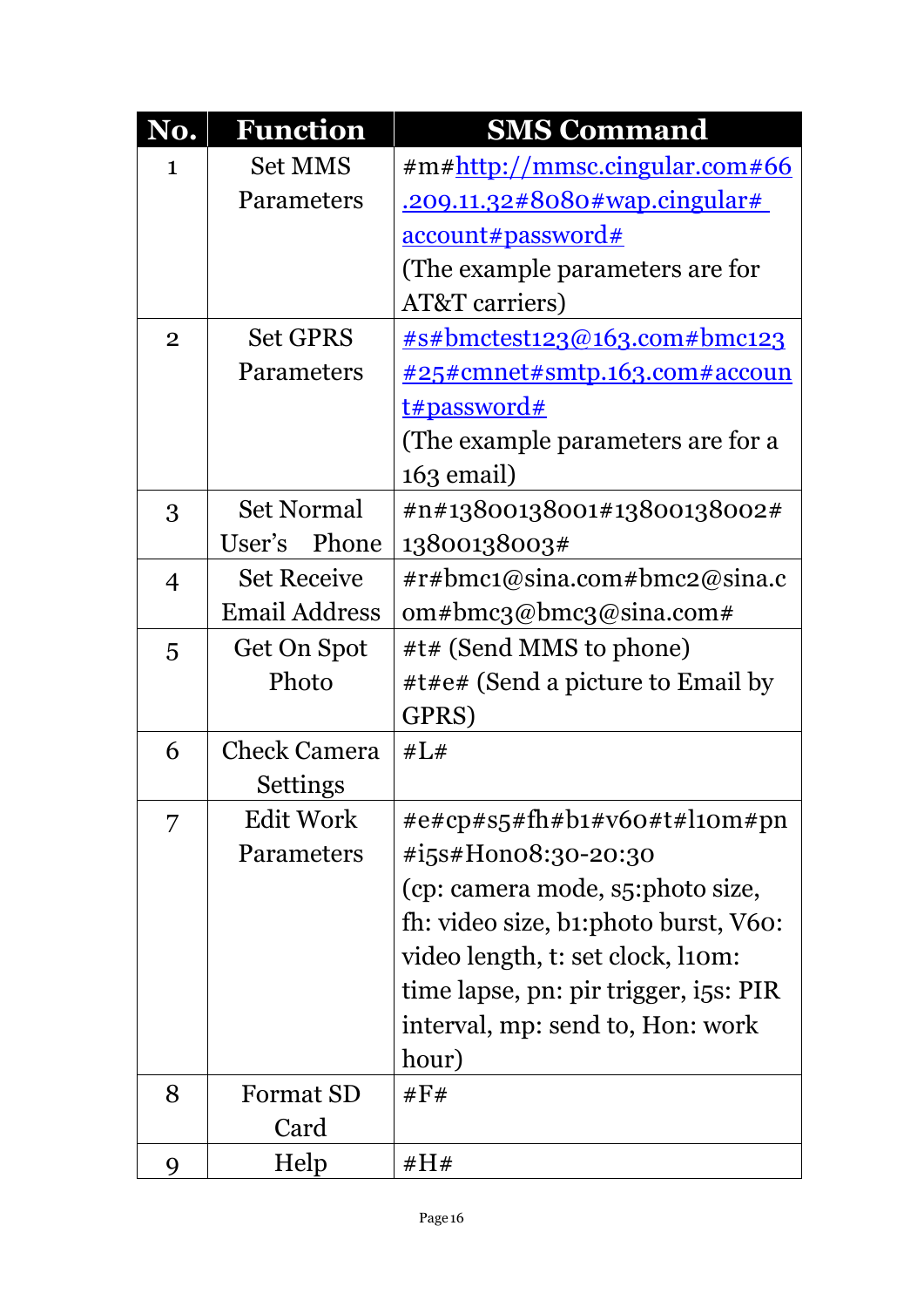| 10 | Change                   | $\#P\#1234\#$ (1234 New Password) |
|----|--------------------------|-----------------------------------|
|    | Password                 |                                   |
| 11 | Attery $\#C#$<br>  Query |                                   |
|    | Power                    |                                   |

## <span id="page-18-0"></span>**3.7 Camera Setup Options**

To view the camera settings menu, press **MENU** in **TEST** mode. With the remote, use "▲" or "▼" key to select the sub-menu, use "◄" or "►" key to select the different options. Press "OK" to save the settings.

| After changing EACH setting in the TEST   |
|-------------------------------------------|
| menu, you must press "OK", otherwise the  |
| camera will stay at the default settings. |

| <b>Setting Items</b> | <b>Description</b>                        |
|----------------------|-------------------------------------------|
|                      | Choose desired language: English,         |
|                      | Finnish, German, Swedish, Dansk,          |
| Language             | Spanish, French                           |
|                      | Default: English                          |
| <b>Camera Mode</b>   | Choose to capture Photo, Video or         |
|                      | Pic+Video.                                |
|                      | <b>Default: Photo</b>                     |
|                      | Set camera date and time. You can         |
|                      | change the date and time of the device    |
| <b>Set Clock</b>     | by setting this parameter when            |
|                      | necessary. The date format is             |
|                      | <b>month/day/year,</b> the time format is |
|                      | hour: minute: second.                     |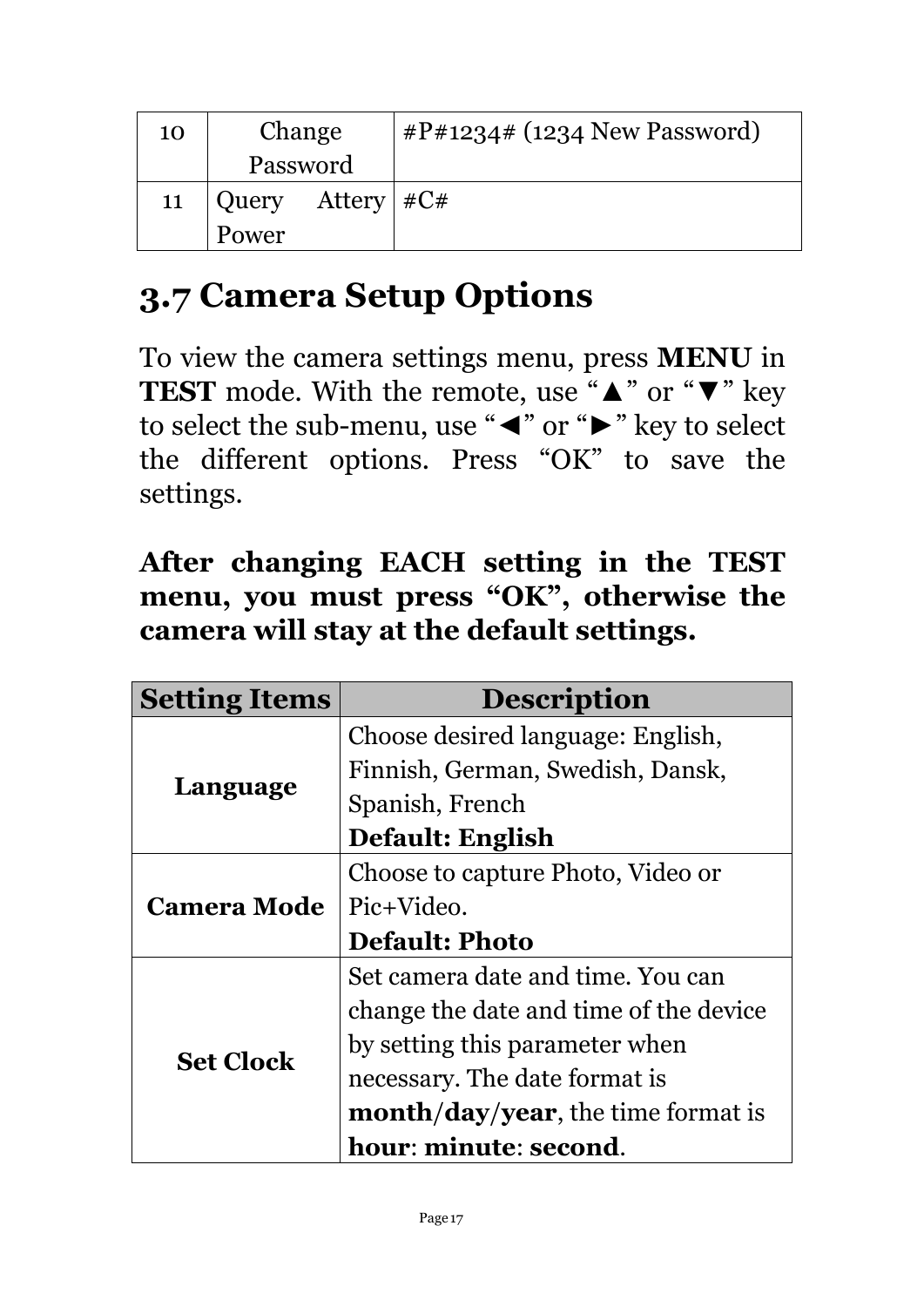|                    | Choose the image size.                     |
|--------------------|--------------------------------------------|
| <b>Photo Size</b>  | 24 MP Day - 18 MP Night                    |
|                    | 16 MP Day - 12 MP Night                    |
|                    | 10 MP Day - 8 MP Night                     |
|                    | Default: 24 MP Day - 18 MP Night           |
|                    | Choose the number of photos taken          |
|                    | after the camera is triggered: 1 Photo, 2  |
|                    | Photo, or 3 Photo. If $Pic+Video$ is       |
| <b>Photo Burst</b> | selected, Photo burst defaults to 1        |
|                    | photo regardless of the entered value.     |
|                    | <b>Default: 1 Photo</b>                    |
|                    | Choose the video size: 1920x1080,          |
| <b>Video Size</b>  | 1280x720 or 640x480.                       |
|                    | Default:1920x1080                          |
|                    | Choose the duration of video recording.    |
|                    | This parameter is effective and can be.    |
|                    | adjusted only when the device in the       |
|                    | video mode under ON mode. Its value        |
| Video Length       | extends from 5-120 seconds. The            |
|                    | default value is 10 seconds. Press         |
|                    | <b>LEFT</b> or <b>RIGHT</b> to decrease or |
|                    | increase the value by 1 second.            |
|                    | Default:10 sec                             |
|                    | Time-lapse means the camera can            |
|                    | capture images or videos at a preset       |
| <b>Time Lapse</b>  | time interval regardless of whether        |
|                    | motions are detected. The default          |
|                    | parameter is Off, which means the          |
|                    | timer function is disabled. Changing       |
|                    | this parameter to a non-zero value         |
|                    | turns on the Time Lapse mode, and the      |
|                    |                                            |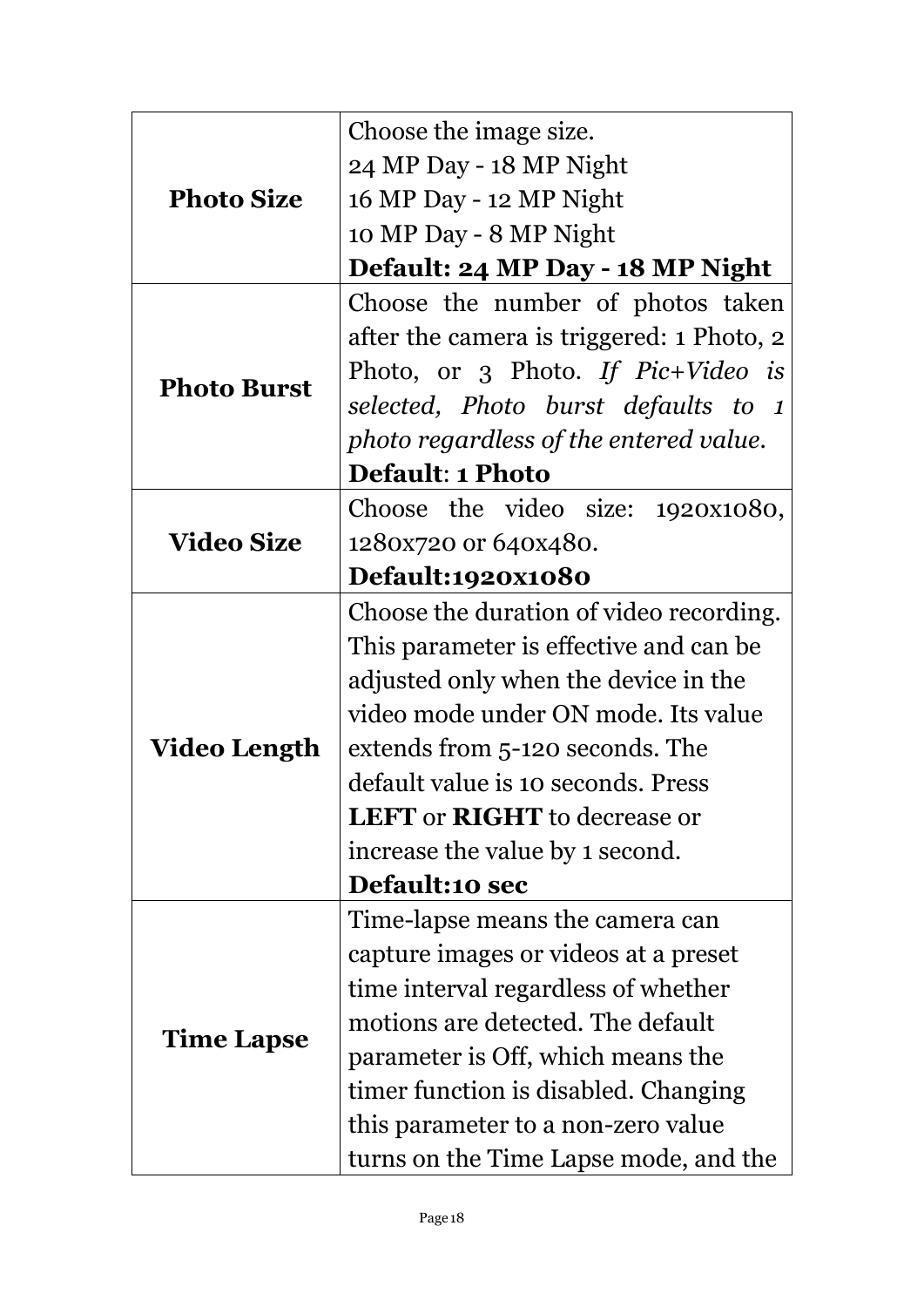|                    | camera will take photos at given time      |
|--------------------|--------------------------------------------|
|                    | intervals.                                 |
|                    | Please note that if the PIR Trigger        |
|                    | is set to Off, then the Time Lapse         |
|                    | can't be set to Off.                       |
|                    | Default: Off                               |
|                    | Choose the sensitivity of the PIR          |
|                    | sensor.                                    |
|                    | This parameter defines the sensitivity     |
|                    | of the PIR. There are four sensitivity     |
|                    | parameters: High, Normal, Low and          |
|                    | Off. The default value is "Normal."        |
|                    | The higher degree indicates that the       |
|                    | camera is more easily triggered by         |
|                    | motion, meaning more pictures              |
|                    | captures and video recordings. It is       |
|                    | recommended to use a high sensitivity      |
|                    | setting in rooms or environments with      |
| <b>PIR Trigger</b> | little interference, and use lower         |
|                    | sensitivity for outdoor or environment     |
|                    | with lots of interference (e.g., wind,     |
|                    | smoke, near the window.)                   |
|                    | Furthermore, the sensitivity of the PIR    |
|                    | is strongly related to the temperature.    |
|                    | Higher temperature leads to lower          |
|                    | sensitivity. Therefore, it is suggested to |
|                    | a higher sensitivity to<br>the<br>set      |
|                    | high-temperature environment.              |
|                    | <b>Please note that if the Time Lapse</b>  |
|                    | is set to Off, then the PIR Trigger        |
|                    | can't be set to Off.                       |
|                    |                                            |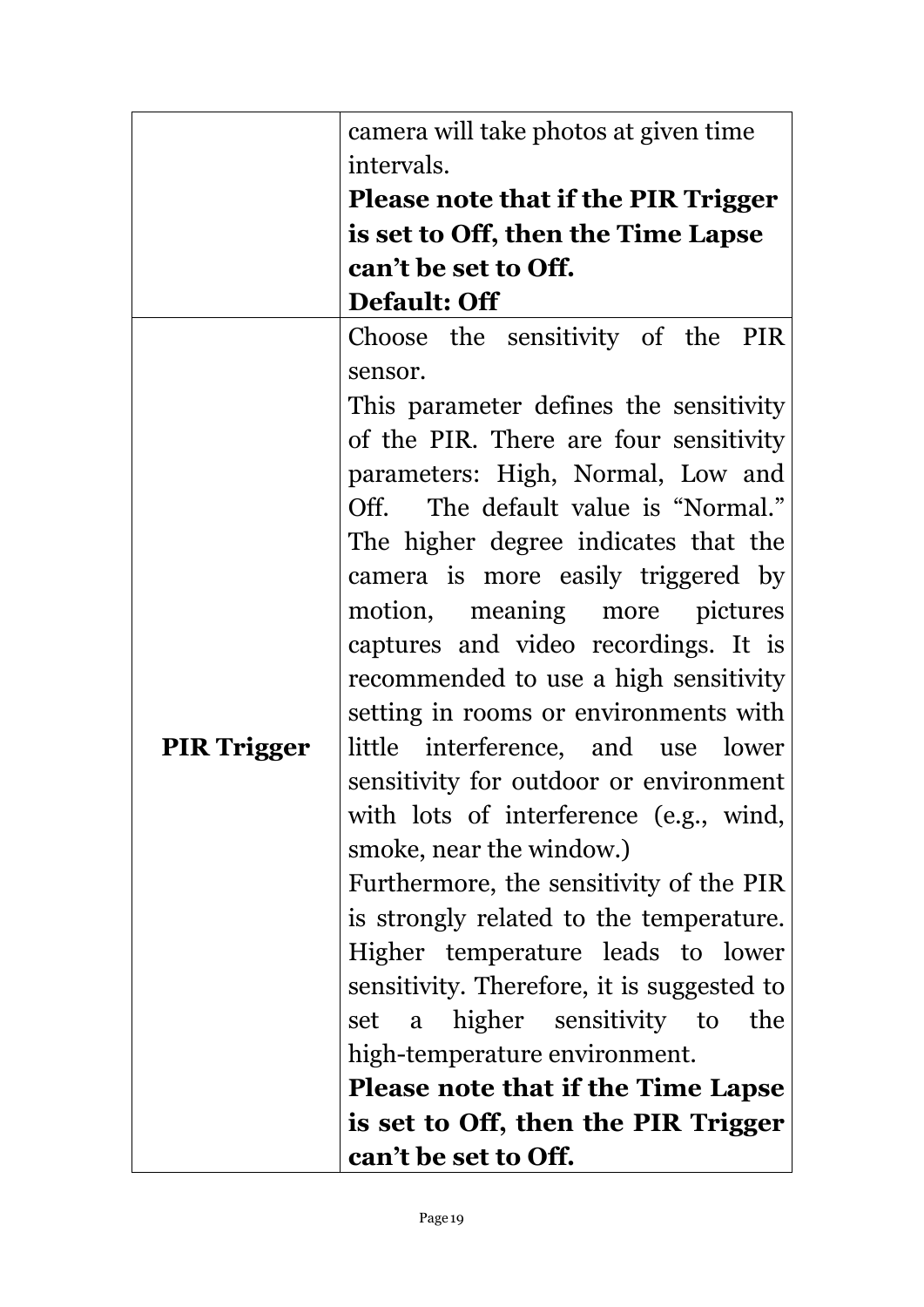|                     | <b>Default: Normal</b>                                                              |
|---------------------|-------------------------------------------------------------------------------------|
|                     | This parameter indicates how long the                                               |
|                     | PIR (Passive Infrared motion sensor)                                                |
|                     | will be disabled after each triggering in                                           |
|                     | ON mode. During this time, the PIR of                                               |
|                     | the device will not react to any motion.                                            |
|                     | The minimum interval is o second,                                                   |
| <b>PIR Interval</b> | meaning the PIR will work all the time.                                             |
|                     | The maximum range is 1 hour, meaning                                                |
|                     | the PIR will be disabled for 1 hour after                                           |
|                     | each triggering. Press LEFT<br><b>or</b>                                            |
|                     | <b>RIGHT</b> to decrease or increase the                                            |
|                     | value.                                                                              |
|                     | <b>Default: 5 seconds</b>                                                           |
|                     | Choose a time of the day when the                                                   |
|                     | camera is working. The camera will be                                               |
|                     | awake during working hours and                                                      |
| <b>Work Hour</b>    | sleeping during non-working hours.                                                  |
|                     | Setting Work Hour as off means the                                                  |
|                     | camera will be active all day.                                                      |
|                     | <b>Default: off</b>                                                                 |
|                     | There are 3 options for this setting:                                               |
|                     | Daily, Instant, OFF.                                                                |
|                     | <b>Daily:</b> Only works in ON mode.                                                |
|                     | 1) <b>Photo Mode:</b> This setting will send<br>summarized information and the last |
|                     | picture taken at the end of the time you                                            |
| <b>Send Mode</b>    | had set.                                                                            |
|                     | 2) Video Mode: The summarized                                                       |
|                     | information will include how many                                                   |
|                     | videos were taken and the last video                                                |
|                     | taken at the end of the time you had set                                            |
|                     | (less than $10M$ ).                                                                 |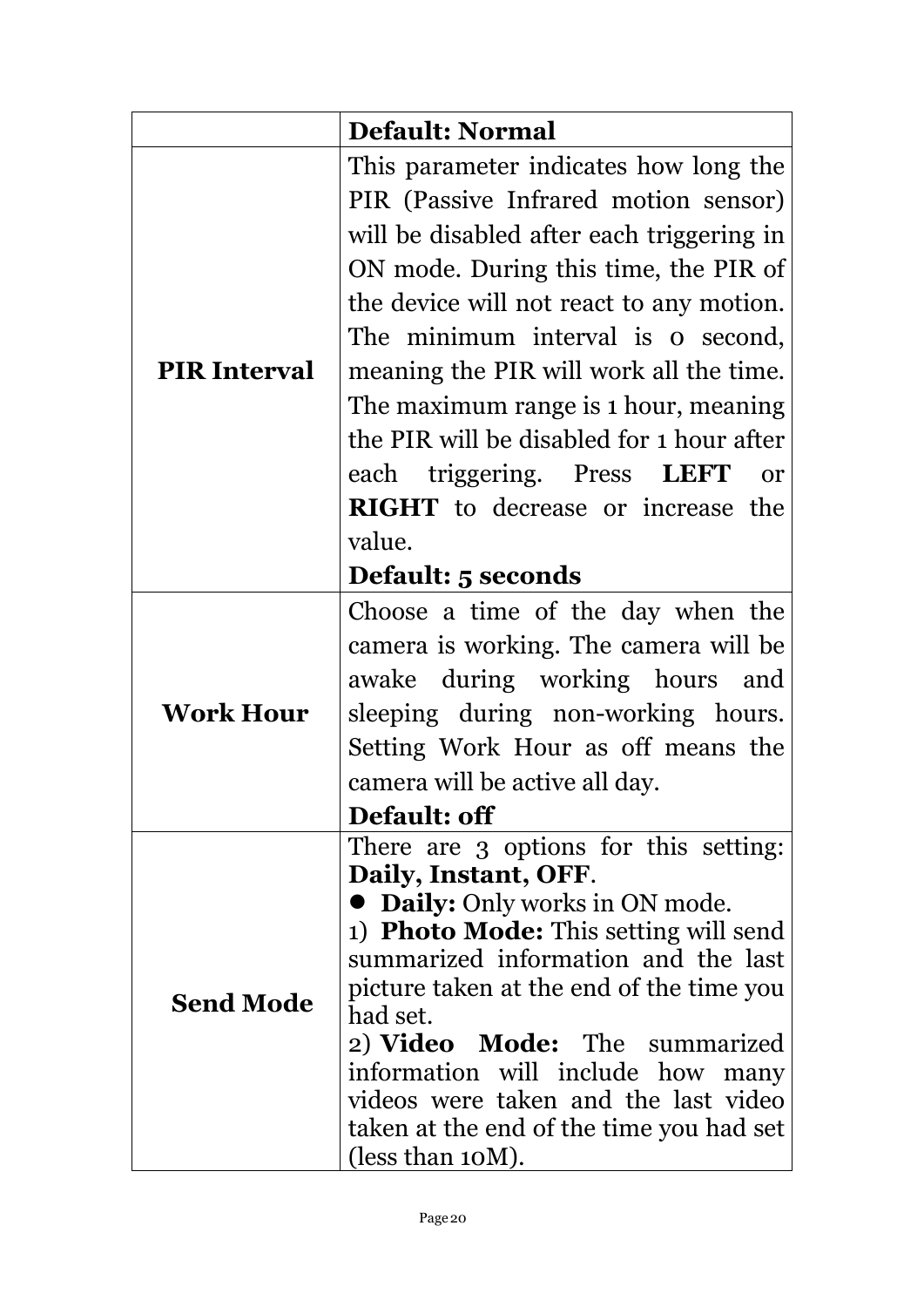|                  | 3) Pic+Video Mode:<br><b>The</b><br>summarized information will include<br>how many videos and pictures were<br>taken and the last picture taken at the<br>end of the time you have set.<br><b>• Instant:</b> Only works in ON mode.<br>The camera will send a message<br>instantly after it captures a photo or<br>video.<br>• OFF: Disables all communication<br>functions.<br>NOTE: Some cellular carriers limit the<br>size of files being sent. Some images<br>and video files may be too large to<br>send. |  |
|------------------|------------------------------------------------------------------------------------------------------------------------------------------------------------------------------------------------------------------------------------------------------------------------------------------------------------------------------------------------------------------------------------------------------------------------------------------------------------------------------------------------------------------|--|
|                  | <b>Default: Instant</b>                                                                                                                                                                                                                                                                                                                                                                                                                                                                                          |  |
|                  | Send the image to your phone or email<br>options.                                                                                                                                                                                                                                                                                                                                                                                                                                                                |  |
|                  | • Phone [MMS]: Send the image to<br>the cellular device via WAP.                                                                                                                                                                                                                                                                                                                                                                                                                                                 |  |
| <b>Send To</b>   | <b>Email [MMS]:</b> Send the image to<br>an email address via WAP.<br><b>Email [GPRS]:</b> Send the image to                                                                                                                                                                                                                                                                                                                                                                                                     |  |
|                  | an email address via SMTP.                                                                                                                                                                                                                                                                                                                                                                                                                                                                                       |  |
|                  | <b>Molnus:</b> Send the image to Molnus<br>via WAP.                                                                                                                                                                                                                                                                                                                                                                                                                                                              |  |
|                  | <b>Default: Molnus</b>                                                                                                                                                                                                                                                                                                                                                                                                                                                                                           |  |
|                  | The camera sends images to a mobile                                                                                                                                                                                                                                                                                                                                                                                                                                                                              |  |
|                  | phone. Required MMS settings: URL,<br>APN, IP, Port, Account, and Password.                                                                                                                                                                                                                                                                                                                                                                                                                                      |  |
| <b>Phone MMS</b> | Contact your cellular or network                                                                                                                                                                                                                                                                                                                                                                                                                                                                                 |  |
|                  | service provider if you are not familiar                                                                                                                                                                                                                                                                                                                                                                                                                                                                         |  |
|                  | with the settings.                                                                                                                                                                                                                                                                                                                                                                                                                                                                                               |  |
|                  | "Phone1-Phone4" stands for<br>the                                                                                                                                                                                                                                                                                                                                                                                                                                                                                |  |
|                  | receiving phone number.                                                                                                                                                                                                                                                                                                                                                                                                                                                                                          |  |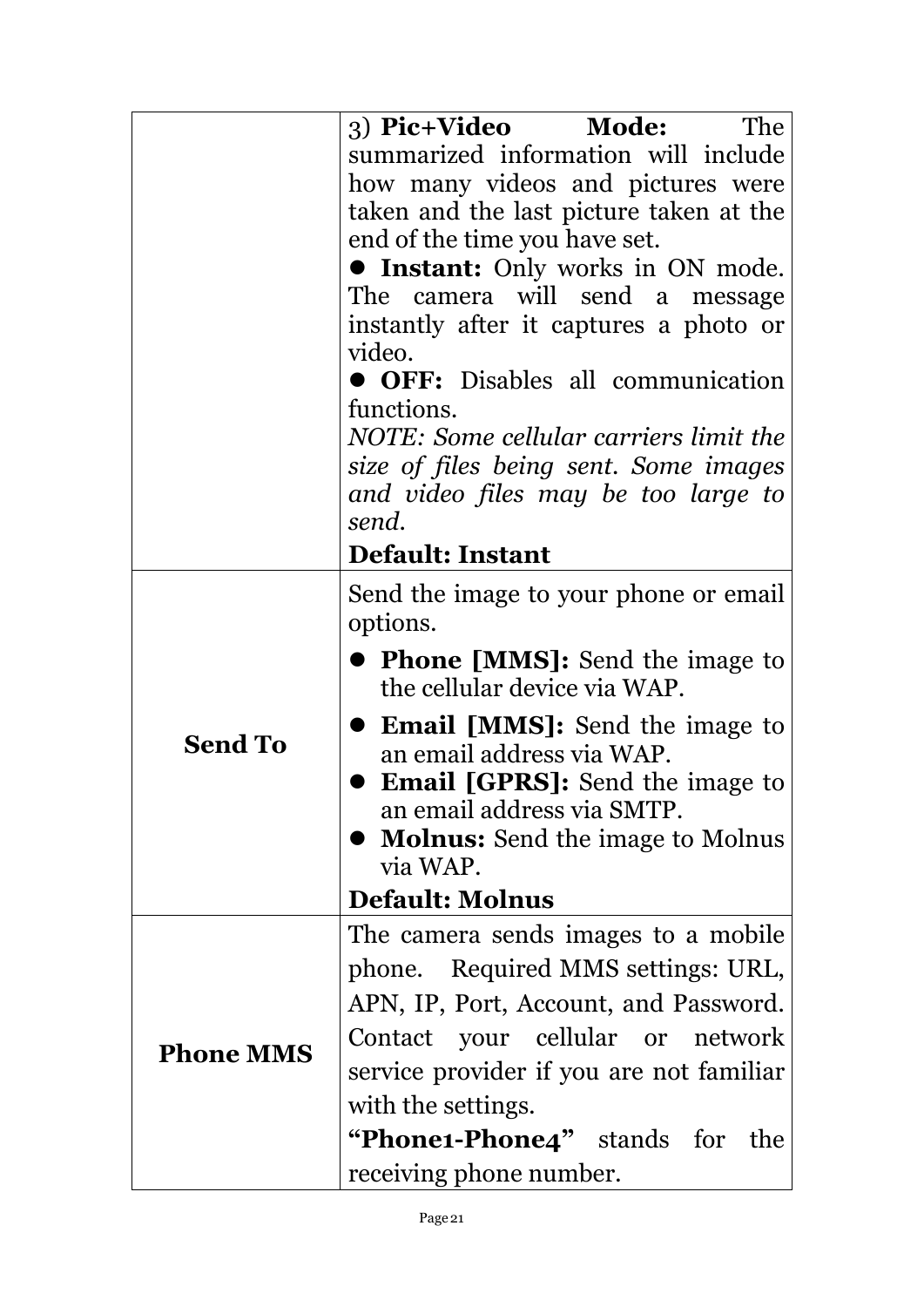| <b>Email MMS</b>  | The camera sends images to an email<br>address via WAP. Required MMS<br>settings: URL, APN,<br>Account,<br>Password,<br>IP and Port. Contact your cellular<br>service provider if you are not familiar<br>with these settings.<br>"Email1-Email4" is for receiving an<br>Email address. When you program the |
|-------------------|--------------------------------------------------------------------------------------------------------------------------------------------------------------------------------------------------------------------------------------------------------------------------------------------------------------|
|                   | receiving emails, you can add up to 4.                                                                                                                                                                                                                                                                       |
|                   | The camera sends images to your email                                                                                                                                                                                                                                                                        |
|                   | address via the GPRS network with<br><b>GPRS</b>                                                                                                                                                                                                                                                             |
|                   | SMTP protocol. Required<br>settings: APN, Account Password,                                                                                                                                                                                                                                                  |
|                   | Server, Port, SSL. Contact your cellular                                                                                                                                                                                                                                                                     |
|                   | or network service provider if you are                                                                                                                                                                                                                                                                       |
| <b>Email GPRS</b> | not familiar with the settings.                                                                                                                                                                                                                                                                              |
|                   | "Email User and Email password"                                                                                                                                                                                                                                                                              |
|                   | is for sending email address and                                                                                                                                                                                                                                                                             |
|                   | password.                                                                                                                                                                                                                                                                                                    |
|                   | <b>"Email1-Email4"</b> is for the receiving                                                                                                                                                                                                                                                                  |
|                   | Email address.<br>The camera sends images to an email                                                                                                                                                                                                                                                        |
|                   | address via WAP. Required settings:                                                                                                                                                                                                                                                                          |
|                   | APN, Molnus Account/ Password, SIM                                                                                                                                                                                                                                                                           |
|                   | IMEI & Control Code.                                                                                                                                                                                                                                                                                         |
|                   | The APN name is provided by the                                                                                                                                                                                                                                                                              |
| <b>Molnus</b>     | operator of the SIM card. Molnus                                                                                                                                                                                                                                                                             |
|                   | Account/Password: Register on the                                                                                                                                                                                                                                                                            |
|                   | web by yourself.                                                                                                                                                                                                                                                                                             |
|                   | SIM IMEI & Control Code: check the                                                                                                                                                                                                                                                                           |
|                   | camera Version Enter. Insert the SIM                                                                                                                                                                                                                                                                         |
|                   | card and get the network.                                                                                                                                                                                                                                                                                    |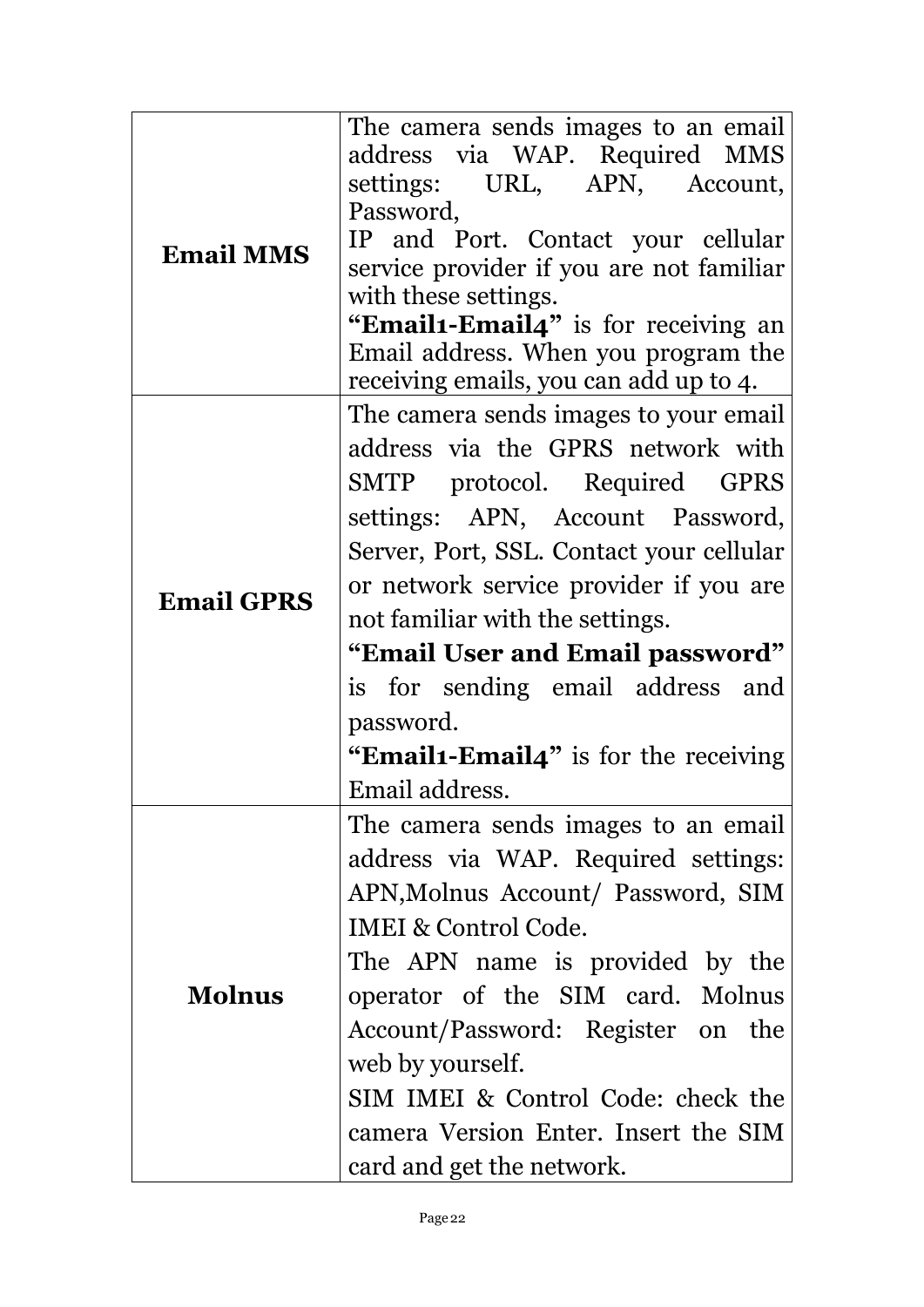|                                  | SMS Control can enable two-way                       |  |
|----------------------------------|------------------------------------------------------|--|
|                                  | communication functionality. If <b>SMS</b>           |  |
|                                  | <b>Control</b> is <b>ON</b> , the camera can receive |  |
|                                  | and respond to your SMS command.                     |  |
| <b>SMS Control</b>               | Live pictures can also be retrieved at               |  |
|                                  | any time, but power consumption will                 |  |
|                                  | be a little more than normal hunting                 |  |
|                                  | status.                                              |  |
|                                  | Default: Off                                         |  |
|                                  | You can set the A-Z position for your                |  |
| <b>Camera</b>                    | camera in order to distinguish which                 |  |
| <b>Position</b>                  | photo is taken by which camera.                      |  |
|                                  | Default: Off                                         |  |
|                                  | Setting the picture size which will be               |  |
|                                  | sent to your phone or email. There are               |  |
|                                  | 3 options for this setting.                          |  |
|                                  | <b>Low:</b> Sends a severely compressed              |  |
| <b>Attachment</b><br><b>Size</b> | picture.                                             |  |
|                                  | <b>Normal:</b> Sends a slightly compressed           |  |
|                                  | picture.                                             |  |
|                                  | <b>High:</b> Sends the original pictures.            |  |
|                                  | <b>Default: Low</b>                                  |  |
|                                  | If the SD card is full in hunting mode,              |  |
|                                  | the first images or videos will be                   |  |
| <b>Recycle</b>                   | overridden by new pictures or videos.                |  |
| <b>Storage</b>                   | This only takes effect in hunting mode.              |  |
|                                  | <b>Default: OFF</b>                                  |  |
|                                  | Enter your four digits password to                   |  |
|                                  | enter your camera when powering it                   |  |
| <b>Password Set</b>              | on.                                                  |  |
|                                  | <b>Default: OFF</b>                                  |  |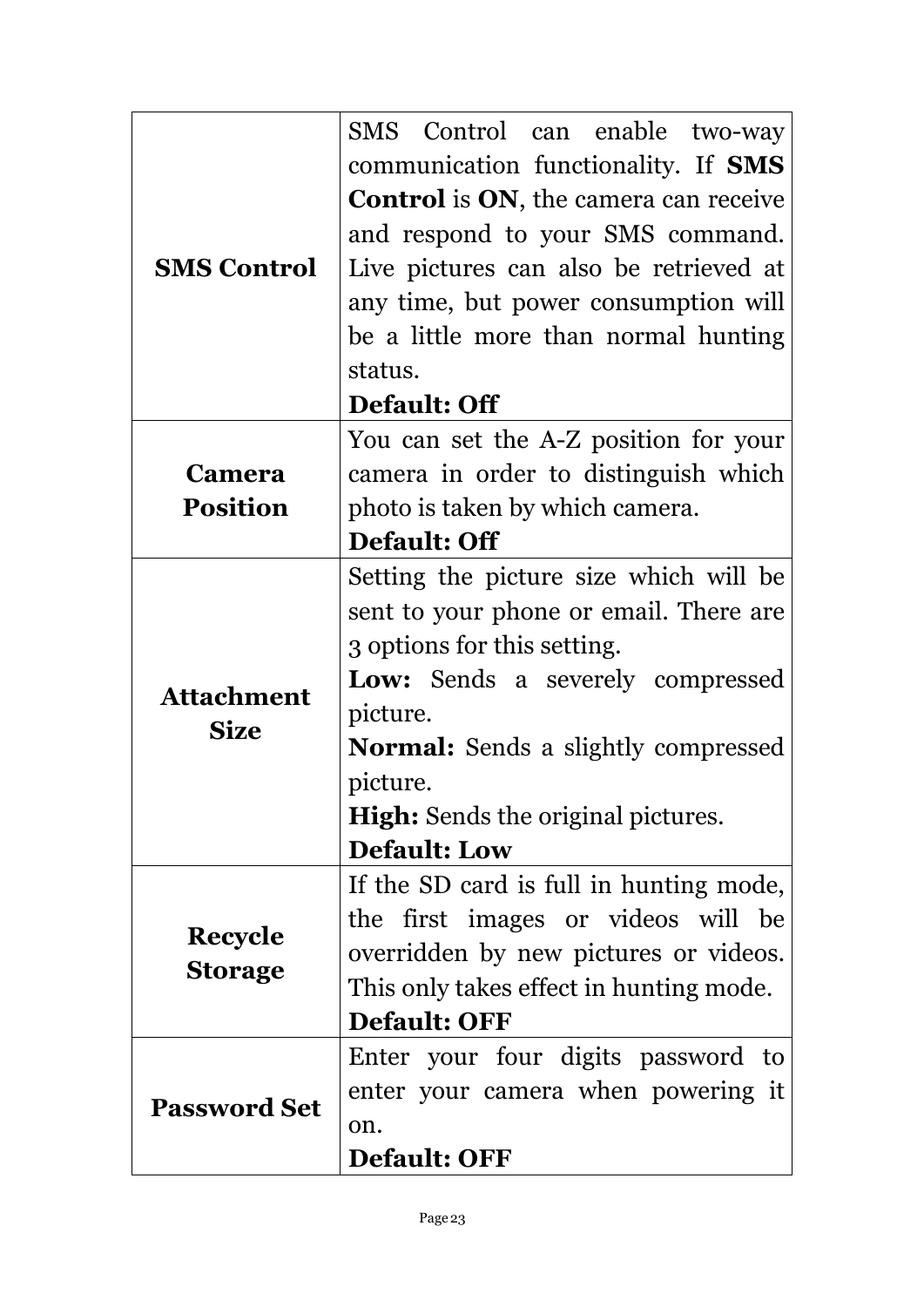| <b>Version</b>   | Shows the version of the camera.        |  |
|------------------|-----------------------------------------|--|
| <b>Format SD</b> | Deletes all images and videos on the SD |  |
|                  | card. Ensure to make a backup of        |  |
|                  | important data before selecting this    |  |
|                  | option.                                 |  |
| <b>Default</b>   | Restores all customer settings to       |  |
| <b>Settings</b>  | default values.                         |  |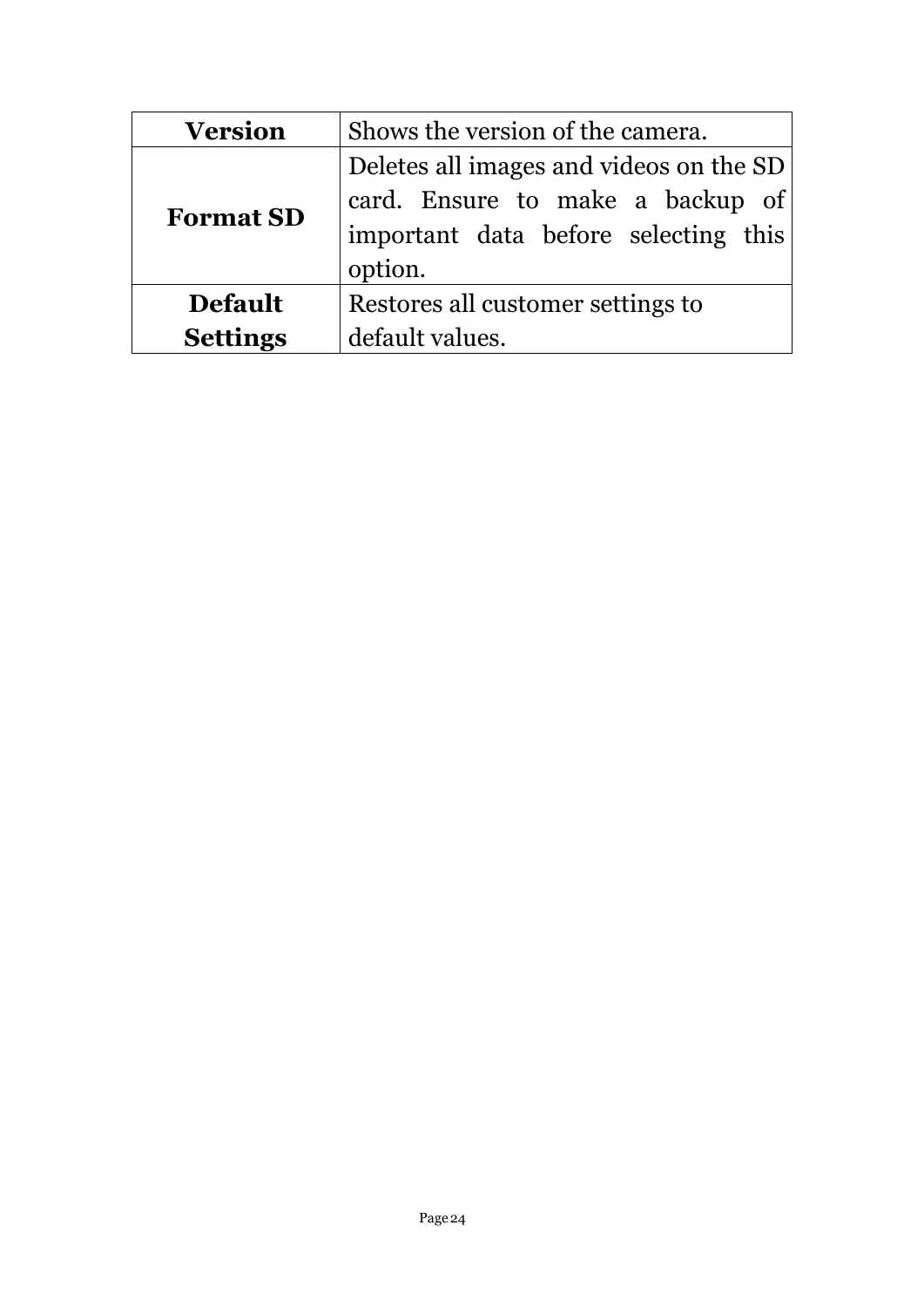# <span id="page-26-0"></span>**4. Troubleshooting**

1 There is something in front of the camera lens. Is the camera broken?



A: The camera is not broken. It's an IR-cut filter.<br>When the camera is powered on, the IR-cut will reset and cover the lens. Only when the camera is powered off will the IR-cut be at a random place.

2 The camera display screen is not working anymore.

A: Most likely, an SD card was not inserted before turning the camera on. Please make sure a working SD card has been inserted in the camera before it is turned on.

3 Why can't my phone can't receive MMS?

A: MMS/GPRS function needs the SIM cards in both your camera and phone to have enough balance and to be opened to data exchange.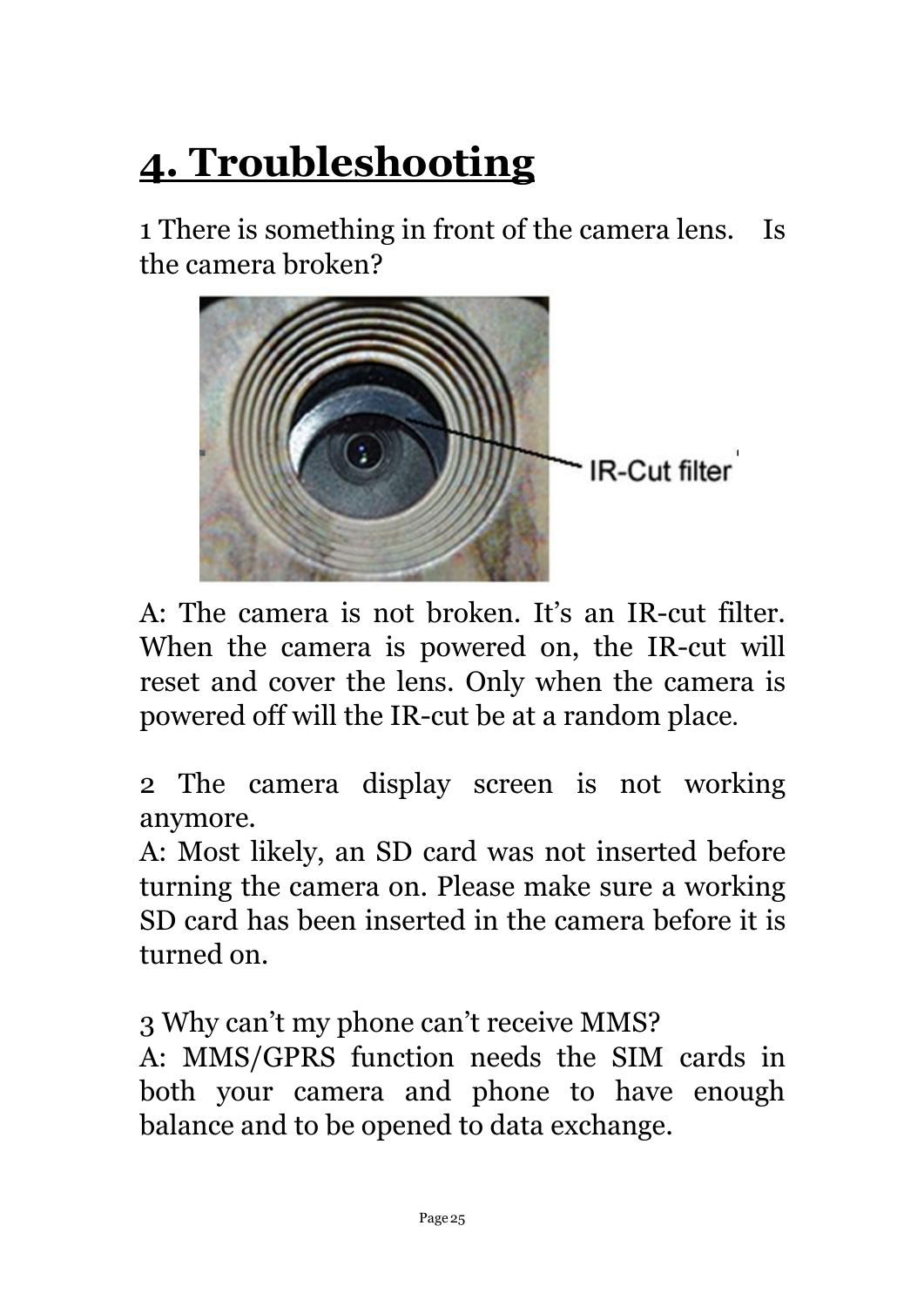# <span id="page-27-0"></span>**5. PIR Detection Zone**

This camera has a new design of patented PIR with a detection range capable of reaching up to 90ft in good environments. The following picture shows the compared detection zone between normal PIR and the new patented PIR.



The PIR detection angle  $(\alpha)$  is just smaller than the field of view (FOV) angle  $(\beta)$ . The advantage of this design is to reduce the empty picture rate and capture most, if not all, motions.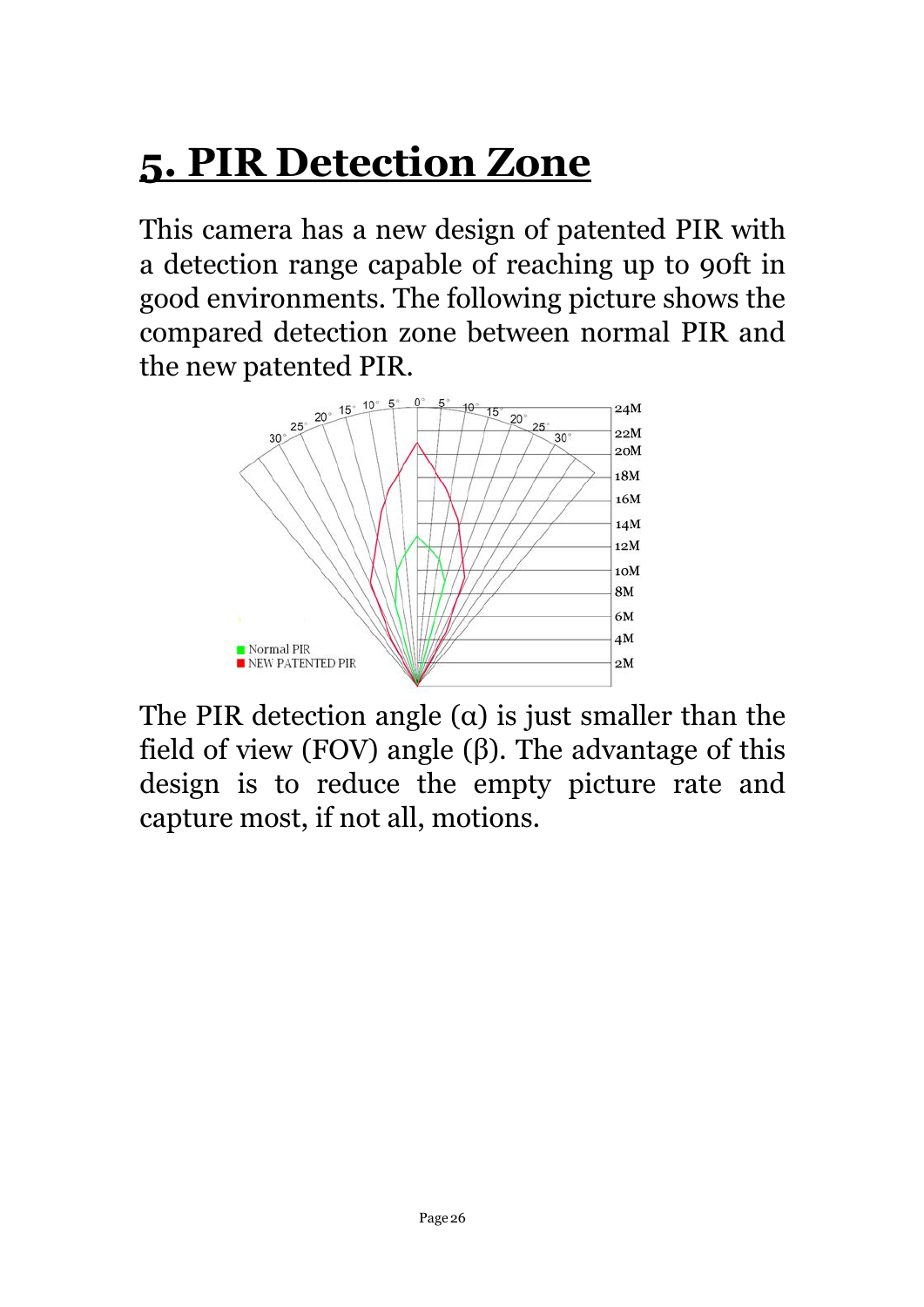# <span id="page-28-0"></span>**6. Technical Specifications**

| <b>Image Sensor</b>               | 5MP Color CMOS                                          |
|-----------------------------------|---------------------------------------------------------|
|                                   | $F/NO=2.4$                                              |
| Lens                              | FOV(Field of View)= $57^\circ$                          |
| <b>LED</b> Type                   | 940nm                                                   |
| <b>LED Number</b>                 | 2pcs                                                    |
| <b>PIR Detection Range</b>        | 90ft.                                                   |
| <b>Illumination Distance</b>      | 90ft.                                                   |
| <b>Display Screen</b>             | 1.44" LCD                                               |
| <b>Memory Card</b>                | Up to 32 GB                                             |
|                                   | 24 MP Day - 18 MP Night                                 |
| <b>Picture Resolution</b>         | 16 MP Day - 12 MP Night                                 |
|                                   | 10 MP Day - 8 MP Night                                  |
| <b>Video Resolution</b>           | 1920x1080,1280x720,640×480                              |
| <b>PIR Sensitivity</b>            | Adjustable (High/Normal/Low)                            |
| <b>Trigger Time</b>               | 1.2S                                                    |
| Weight                            | 0.30 kg (without battery)                               |
| <b>Operation/Storage</b>          | $-20^{\circ}$ C to $+60^{\circ}$ C / $-30^{\circ}$ C to |
| <b>Temperature</b>                | $+70^{\circ}C$                                          |
|                                   | $8*AA$ or $4*AA$                                        |
| <b>Power Supply</b>               | External DC 6V/2A                                       |
| <b>Low Battery Alert</b>          | <b>LED</b> Indicator                                    |
| <b>Sound Recording</b>            | Available                                               |
| <b>Mounting</b>                   | Rope/Belt/Python lock                                   |
| <b>Dimensions</b>                 | $140*87*55$ mm                                          |
| <b>Operation Humidity</b>         | $5\% - 90\%$                                            |
| <b>Security</b><br>Authentication | FCC,CE,RoHS                                             |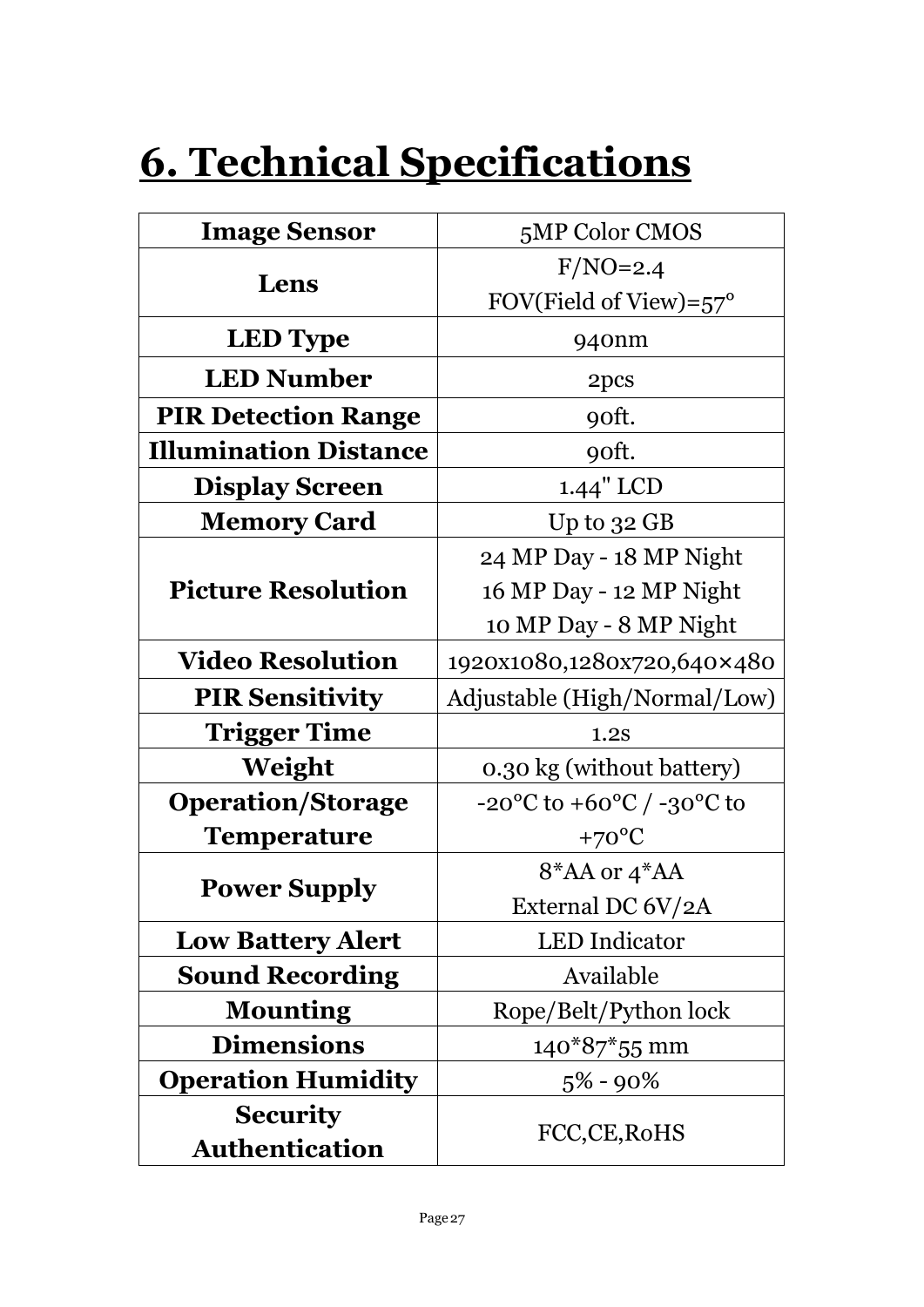## <span id="page-29-0"></span>**7. Parts List**

| <b>Part Name</b>        | Quantity |
|-------------------------|----------|
| Digital Camera          |          |
| <b>Wireless Remote</b>  |          |
| <b>USB Cable</b>        |          |
| <b>Belt</b>             |          |
| <b>User Manual</b>      |          |
| <b>Enhanced Antenna</b> |          |

#### Version 1.1